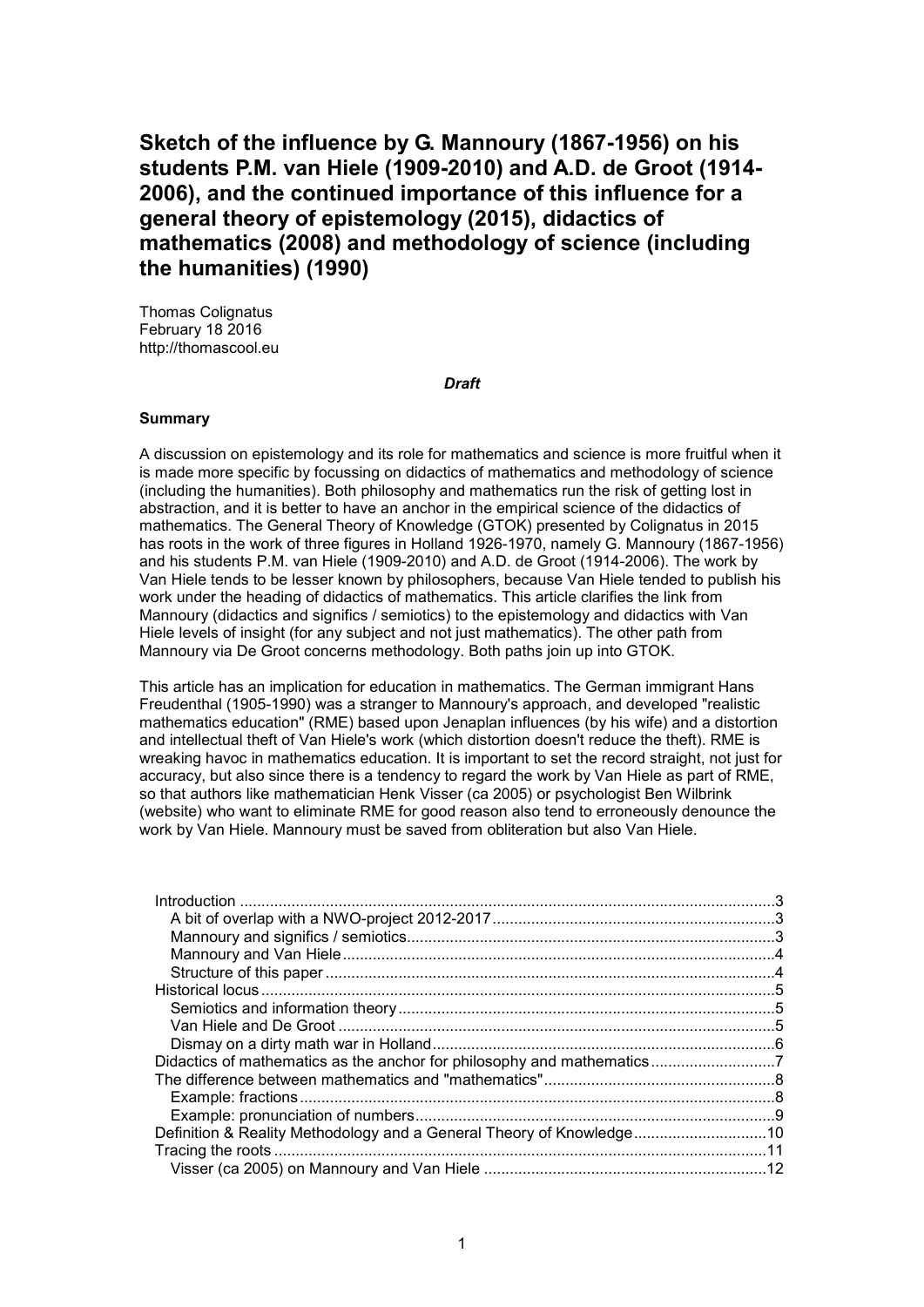| Mannoury (1930:4-6, §2): challenge vs talent (Item-Response theory) mediated by choice |  |
|----------------------------------------------------------------------------------------|--|
|                                                                                        |  |
| Mannoury (1930:6-8, §3): Conscious, subconscious, non-conscious15                      |  |
|                                                                                        |  |
| Mannoury (1930:11-15, §5): a language act is normally not isolated 15                  |  |
|                                                                                        |  |
|                                                                                        |  |
| Mannoury (1930:19-21, §8): goals and intentions, significs is a science16              |  |
|                                                                                        |  |
|                                                                                        |  |
|                                                                                        |  |
|                                                                                        |  |
| Mannoury (1930:31-33, §13): school language, bodily understanding17                    |  |
|                                                                                        |  |
|                                                                                        |  |
| Mannoury (1930:38-40, §16): Thought, symbol, interpretation (model) 18                 |  |
| Mannoury (1930:40-42, §17): introduction to geometry, notion of proof, natural vs      |  |
| mathematical language, limited value of drilling, get students to communicate amongst  |  |
|                                                                                        |  |
| Mannoury (1930:42-45, §18): Example: what is a construction ? Guided reinvention (LR)  |  |
|                                                                                        |  |
|                                                                                        |  |
|                                                                                        |  |
|                                                                                        |  |
|                                                                                        |  |
|                                                                                        |  |
|                                                                                        |  |
|                                                                                        |  |
|                                                                                        |  |
|                                                                                        |  |
|                                                                                        |  |
|                                                                                        |  |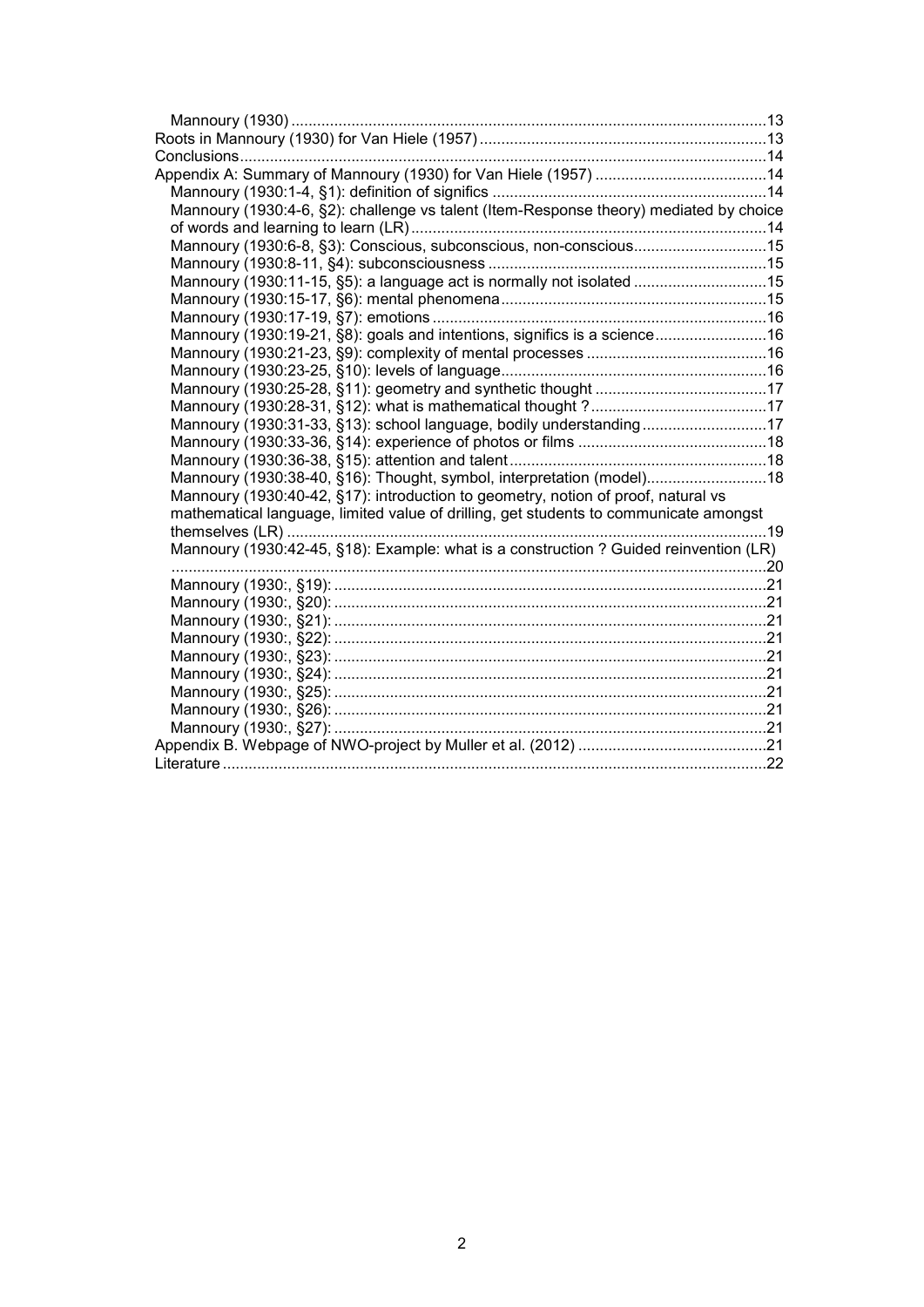## *Introduction*

The following will sketch the influence by Gerrit Mannoury (1867-1956) on his students Pierre Marie van Hiele (1909-2010), (epistemology and didactics) and Adriaan Dingemans de Groot (1914-2006) (epistemology and methodology). The focus will be on the *lasting* influence. We start with a General Theory of Knowledge presented in Colignatus (2015c), and trace where it developed from.

### A bit of overlap with a NWO-project 2012-2017

Around New Year 2016, and searching for more information, and following up on De Groot & Visser (2003), I discovered Henk Visser's website and the NWO-project "From Criticism to Methodology: Dutch reflections on science and society 1926-1970", Muller et al. (2012). Mannoury is one of four authors who they are studying.

I am at a distance from that project-team and have an independent interest in the subject. Obviously it is very welcome that Muller et al. have also discovered the relevance of Mannoury for our understanding of epistemology, didactics of mathematics, philosophy of science and methodology. The papers by this project-team are a welcome resource indeed. Hopefully these authors will study this present paper conversely, and include it in their library and hopefully also refer to it in their summary report for others to take notice.

To facilitate this transfer of information, I will on occasion mention connections or overlap. To start with: Van Hiele would be 18 in 1927 and meet Mannoury as his teacher at the mathematics department of the University of Amsterdam. The thesis Van Hiele (1957) is at age 48 in Utrecht under supervision by Hans Freudenthal (1905-1990), with also involvement by Martinus Langeveld (1905-1989). The influence by Mannoury on Van Hiele falls well within the 1926-1970 period of the NWO-project. The NWO-team pays attention to De Groot and then Van Hiele qualifies too.

The NWO-project focuses on what Mannoury did and not on what his students did. However, discerning the lasting influence helps to better understand the origin. The NWO-project relates Mannoury to the Wiener Kreis (Vienna) and Analytical Philosophy (Britain) but this tends to diminish Mannoury to a backwater & receiver while the Van Hiele levels of insight are a fundamental epistomological result, with a role for Mannoury as sender. Though it stands to reason that Mannoury must be appreciated for what he did, and that we should be careful not to read modern findings into what he actually did.

### Mannoury and significs / semiotics

I learned of the existence of Mannoury's work and Significs (semiotics) when I was still a student in Groningen. J.J.A. Mooij referred to it in a conversation around 1977, and its relevance was immediately obvious. <sup>1</sup> At that time I also followed a class by Else Barth (1928-2015) on argumentation theory and the semantic tableux, developed by Evert Willem Beth (1908-1964). I pursued my path on econometrics however (with a degree in Groningen 1982). Colignatus (1992) presents a "Definition & Reality methodology", see below, actually already invented in 1990 but without time to put its design in print. In 2006 I returned to these issues (with a degree of teacher of mathematics in Leiden 2008). A reference to Mannoury and Alberts (2000) is in Colignatus (2012). It is a great pleasure to follow up now more closely on this promise from 1977.

Significs (semiotics) isn't dead but quite alive. As a teacher of mathematics I looked more closely at didactics and the role of language and symbols. I discovered various crooked elements in current tradition, so that what is called "mathematics" really isn't mathematics.

 1 "Significs" as a term was coined by Lady Welby in the 1890s. For Dutch it is better to write "Signifika" as done by Mannoury. Google shows 204 million hits for "significa", because of Spanish ("it means"). "Signifika" has 0.029, "significs" 0.0417, "semiotics" 3.8 million hits.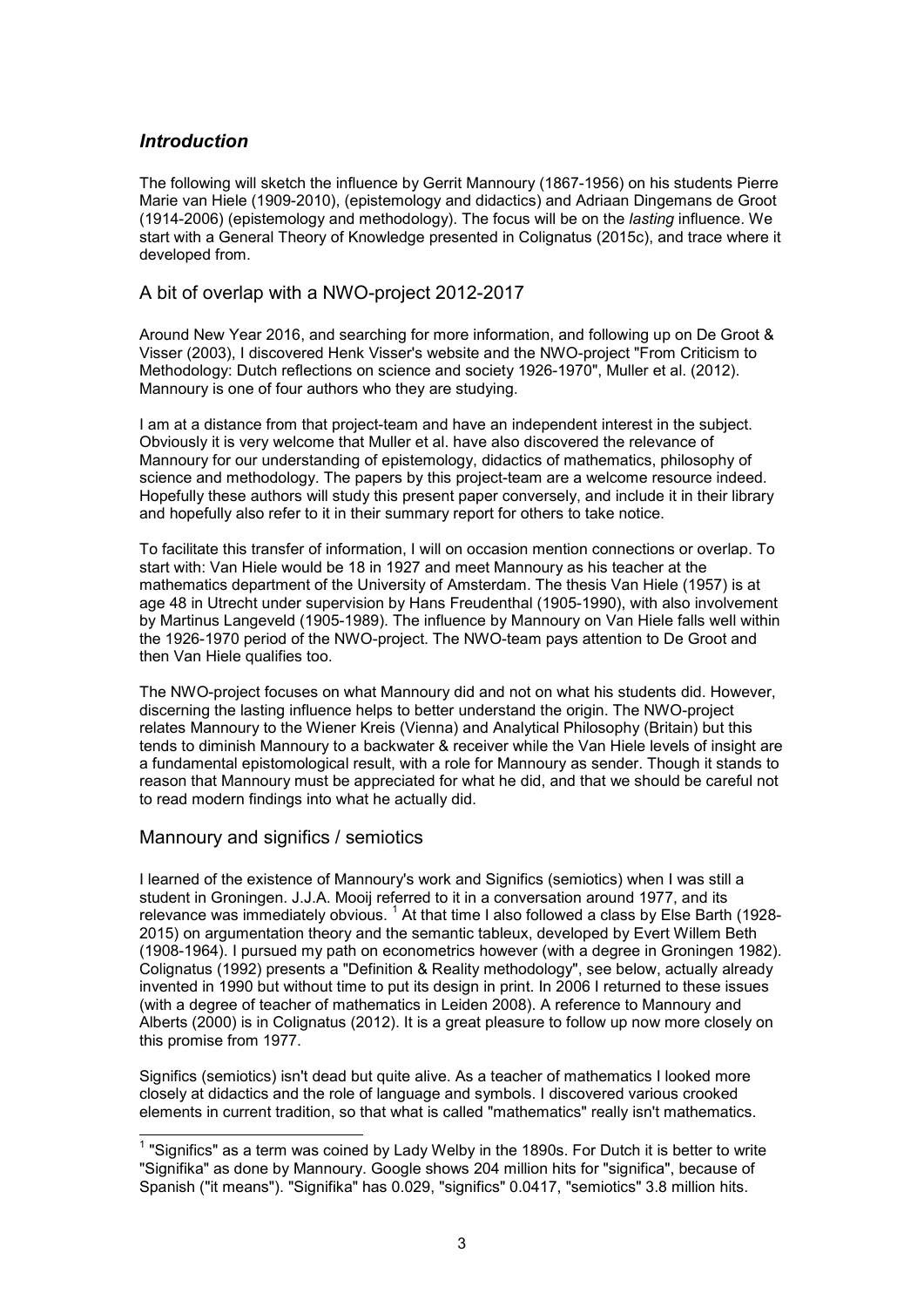This is reported in Dutch in Colignatus (2008) and presented as the English book "Elegance with Substance" (EWS) in Colignatus (2009, 2015). A review is by Limpens (2010) in Euclides, the journal of the Dutch teachers of mathematics. A section below will give examples on fractions and the pronunciation of numbers. The reader is invited to study these examples closely so that it is clear what is at issue, also for epistemology.

### Mannoury and Van Hiele

It is already known in (Dutch) circles of philosophy (of science) that Mannoury is related to De Groot. Lesser known are both the *relation* to Van Hiele and the *importance* of his work for epistemology and hence methodology. A main objective here is to clarify these aspects. The following will remain a sketch due to limitations of time and resources. It however suffices to put this on the map. The work by Van Hiele comes into play in two ways.

- (1) It is important for the didactics of mathematics. Here it needs **defence** against misunderstanding in this realm. If this work would be denounced as irrelevant for the didactics of mathematics, it would be a fair inference that it would not be relevant for epistemology either. Thus epistemologists have the obligation to check closely whether researchers in the didactics of mathematics are really doing science.
- (2) It is important for epistemology and hence methodology and philosophy of science, and here it needs **introduction** to philosophers since it apparently is unknown. Van Hiele presented his work in the publication channel of didactics of mathematics. He claimed a general result for epistemology but apparently did not publish in a journal of philosophy.

Colignatus (2015b) clarifies the meaning of "Van Hiele levels of insight" for epistemology. Colignatus (2015a) looks at the relation between Van Hiele and De Groot, where both are seen as students of Mannoury and Otto Selz (1881-1943). Colignatus (2015c) presents a General Theory of Knowledge (GTOK), based upon (a) "Definition & Reality methodology", (b) Forum Theory by De Groot (1982) and (c) Van Hiele's levels of insight.

Van Ulsen (2001:1) remarks on Beth that we are dealing with a difficult boundary of disciplines. A sketch is both incomplete and has the risk of ambiguity. I may agree 99% with everyone, but the 1% difference itself differs for each, and this distribution is not discrete (with e.g. 99% / 1% = 99 differences of view) but continuous (with perhaps more differences than people). It is not possible for me to anticipate all potential differences of views. Some readers might be tempted to take their 1% of difference as sufficient reason to reject all. Instead, readers are encouraged to hunt for what causes their rejection, and question such causes. The mentioned 1% is only an average, of course.

### Structure of this paper

In the following, I will first identify the key role of didactics of mathematics, and give some examples how significs / semiotics contributes to better didactics. Subsequently I mention both the "Definition & Reality methodology" and a General Theory of Knowledge. Finally, we trace the path from Mannoury. It is best to start with a short historical positioning.

Dutch readers are alerted to that the Dutch association of teachers of mathematics NVVW in 2015 celebrated its  $90<sup>th</sup>$  anniversary and has put the issues of its journal Euclides online. Dutch readers have now easy access to Mannoury (1930). This latter paper doesn't have the pace that a modern reader has gotten used to, but it undoubtely contains his major ideas on an introduction to significs / semiotics. **Appendix A** below has an English summary.

**Appendix B** contains a copy of the NWO webpage for Muller et al. (2012), just in case for when that page would disappear at some time.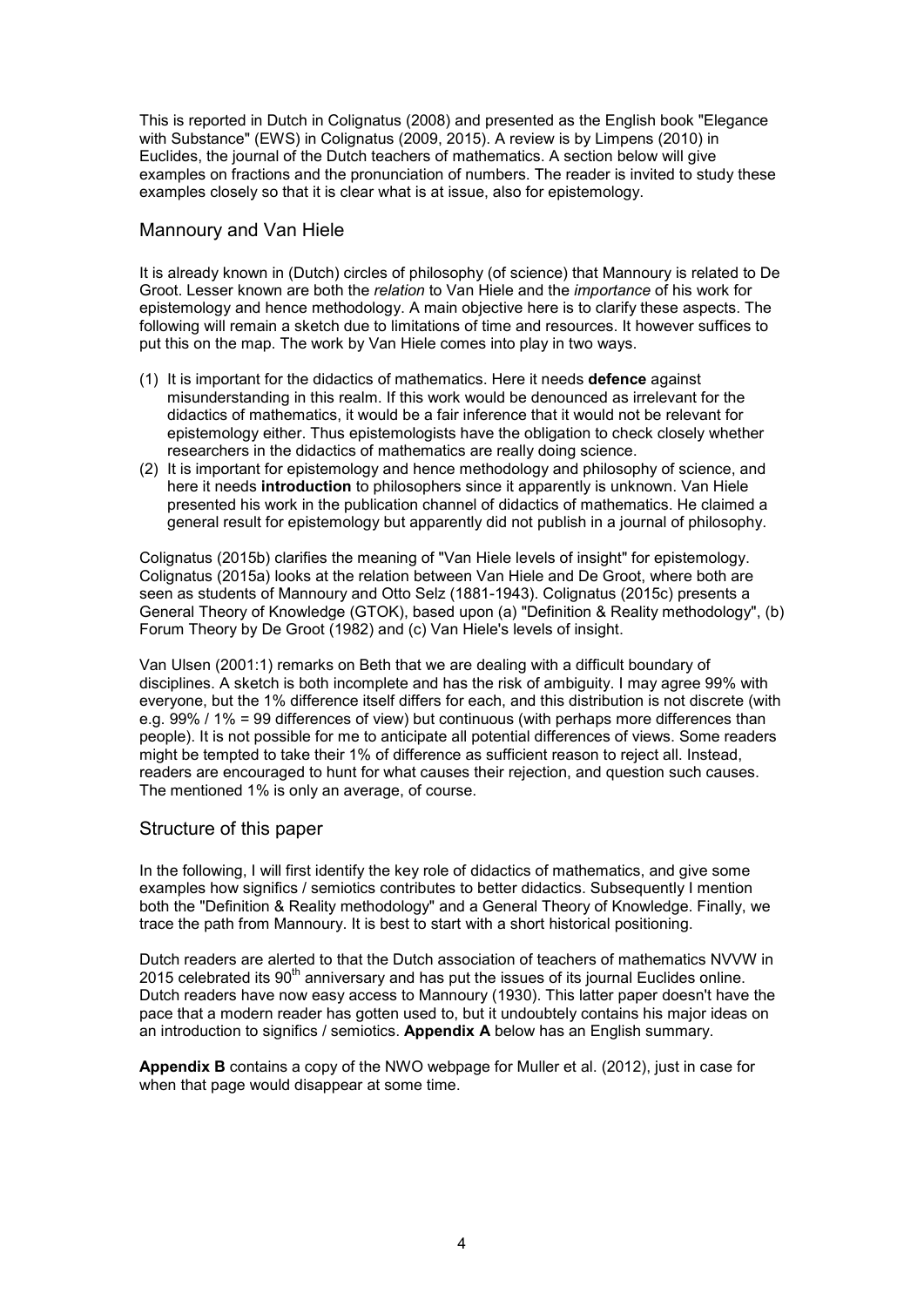## *Historical locus*

Students of the Hebrew Bible have an age-old distinction, captured in the anagram "Pardes", between plain meaning, metaphore, referral, and secret meaning. Yahweh may speak to us in the writings by prophets, but what they write needs exegesis.

### Semiotics and information theory

Semiotics is already discussed by Locke (1632-1704) and may have earlier roots in Spinoza (1632-1677). Kant (1724-1804) and Peirce (1839-1914) must be mentioned. <sup>2</sup>

Shortly before 1900 it was an eye-opener that the verb "to be" could be analysed in (at least) the distinction of element, subset, identity. Georg Cantor (1845-1918) developed this as set theory in mathematics, but such core notions shape our thinking, and they are crucial for didactics. In philosophy we see the development into Analytical Philosophy (IEP (2016)).

With such predecessors, Gerrit Mannoury (1867-1956) cannot really be called a pioneer. He developed the analysis and had an influence that is still important today. Beth (1956/1958:432) states about Mannoury's inaugural lecture of 1903: "He defends the view, now familiar but at that time highly provocative, that philosophy originates from linguistic problems; (...)". <sup>3</sup> Wittgenstein (1889-1951) had the phases of the *Tractatus* and the *Investigations*. Before the latter, Mannoury already defended the view that "the meaning of terms is their use", see Heyting (1966).

Lady Welby was in correspondence with Peirce, and one wonders whether her term "significs" and his "semiotic" denote the same, a "theory of the use of signs". For convenience I regard these as the same indeed.

It is necessary to link up to Claude Shannon (1916-2001) and information theory. A message is sent from source to destination. The message is encoded to fit the medium or channel. The intention by the sender may differ from the interpretation by the receiver. When you are interested in improving communication or didactics then it can help to analyse the various steps in this set-up.

### Van Hiele and De Groot

Pierre M. van Hiele (1909-2010) and Adriaan D. de Groot (1914-2006) had classes by Mannoury. PM. It is not likely that they had classes by E.W. Beth (1908-1964). They refer to Beth however.

De Groot got his baccalaureat in mathematics and switched to psychology. He is well-known for his study of cognition in chess, which contributed to the advance of cognitive psychology. De Groot (1961) is a classic on methodology, in which he coined the term "empirical cycle". This book arrives at the negative insight that we will never know the truth. Kuhn (1962, 1970) described the social dynamics of scientific revolutions. De Groot (1982) and De Groot & Visser (2003) present Forum Theory, with the positive insight how this social dynamics could be regulated so that we might not know truth but at least have some warrants w.r.t. what we tend to accept a truth. De Groot worked on testing of students, and helped create the CITO testing bureau. It is still an issue that cognitive psychologists and psychometricians may have insufficient insight in the didactics of mathematics, so that their tests can be invalid, see Colignatus (2016c). Significs / semiotics is instrumental in arriving at valid tests (see the section below on fractions and the pronunciation of numbers).

 2 J.F.A.K. van Benthem criticised around 1980 that I referred to Kant without having read him, but he did not explain why I for my purposes could not rely on what H.J. Störig had written, or what correction he wanted to send to Störig, so I still wonder why Van Benthem didn't deal with the subject of our conversation and went off on this kind of "criticism". See Colignatus (1981, 2007, 2011). 3

I don't have free access to Jstor and use only the first page of this article.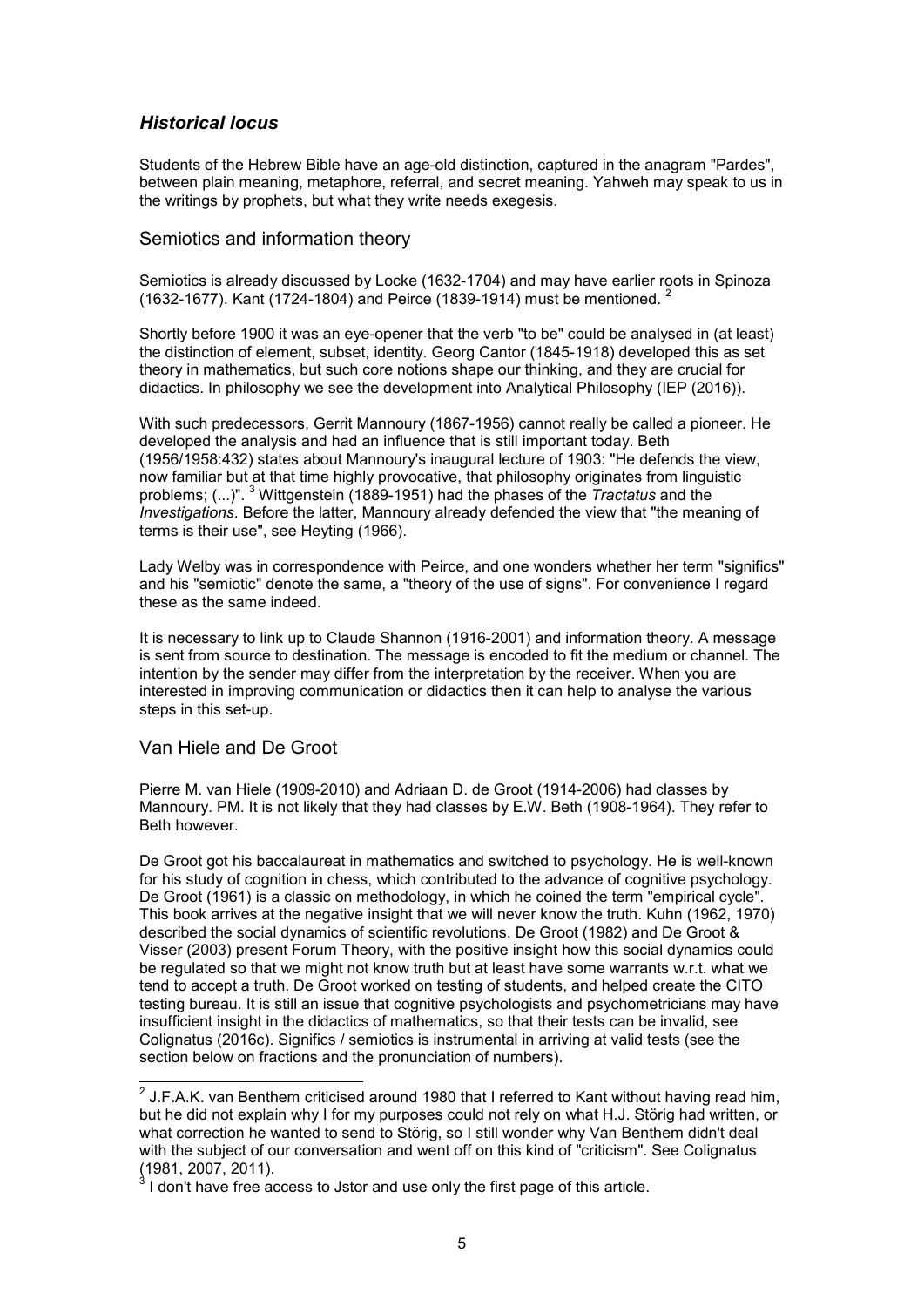Van Hiele graduated as mathematician and followed his early preference to become a teacher of mathematics. His 1957 Ph.D. thesis started out on didactics of geometry, but he in fact developed a general theory of epistemology of levels of insight, that he only demonstrated by the didactics of geometry (and "demonstration" is a term used in didactics (of geometry)). In his thesis, Van Hiele clearly states that the levels of insight are relevant for rather any subject. Van Hiele's theory is of fundamental importance.

A discussion of the relation between A.D. de Groot and P.M. van Hiele is in Colignatus (2015a). This relation is virtually non-existent. It appears that De Groot (1961, 1994) "Methodology" refers to Van Hiele (1957) but gives it a wrong presentation. Apparently De Groot was too busy writing his book to take the time to digest Van Hiele's crucial contibution to general epistemology and cognitive psychology. Remarkably, both authors had written about the didactics of geometry, namely the first presentation of (formal) geometry to students of age 12, but the communication failed. Historians of science hopefully can check whether Van Hiele and De Groot later found an opportunity to correct the issue. See Visser (2015) for De Groot on didactics of mathematics, in which Van Hiele is mentioned, but not bridging the gap. Visser (ca 2005) shows some misconceptions about Van Hiele himself too, see below.

My advice in 2008 was the creation of a Simon Stevin Institute for research in the didactics of mathematics and subsequent application in education.

#### Dismay on a dirty math war in Holland

There are some points that I must mention with some dismay.

To my dismay, the "review" of my book EWS by Limpens (2010) raised the question whether I would be a "wierdo", also referring to Don Quixote. <sup>4</sup> The editor of Euclides later admitted that she should not have allowed that "ad hominem", but she wrote this only to me in an email and not the journal itself. The proper response would have been to ask Limpens to try again, and publish the revised review. This would allow everyone to refer to a decent text, without the need to protest against the "ad hominem". One better spills some paper than obstructing science. Readers of this present article might be annoyed by the present need for a protest, but the reason lies with Limpens and the editors of Euclides. The subsequent question is whether Limpens, who works at CITO founded by A.D. de Groot, has properly informed his colleagues at CITO that their tests are invalid, at least w.r.t. fractions, like explained above. See also my letter to Parliament, see Colignatus (2015z5).

It is an empirical observation that there is a dirty math war in Holland. The main dispute is between on the one hand "traditional mathematics education" (TME) with e.g. spokesman Jan van de Craats and on the other hand "realistic mathematics education" (RME) with e.g. members of the "Freudenthal Instituut". My contribution is general science and apparently doesn't fit the perceived frameworks. At first there was appreciation of my work shown on both sides, see emails by Jan van de Craats 2008 and Jan van Maanen 2009 in Colignatus (2016b). After this, however, there was silence and they didn't refer.

A second point of dismay is as that I discovered in 2014 that Hans Freudenthal (1905-1990) had abused the work by Van Hiele. Van Hiele wrote his thesis under supervision of Hans Freudenthal (1905-1990), a mathematician and topologist who had been selected by L.E.J. Brouwer (1881-1966) to come from Germany to Amsterdam. When Freudenthal found his ability for mathematics declining, he allowed himself the choice of diverting into either the history or the didactics of mathematics. Apparently, a professor around 1965 had this freedom to think that he was qualified for such other specialisations. It would have been better when Freudenthal had supported Van Hiele as professor in didactics of mathematics. Now there is the sad conclusion that Freudenthal stole ideas from Van Hiele and sabotaged his (international) recognition, see Colignatus (2014, 2015). The International Mathematical

 4 Dutch "zonderling". Translating this as "eccentric" doesn't capture the Dutch meaning, for English academia do have some appreciation of eccentrics. But I am no eccentric either.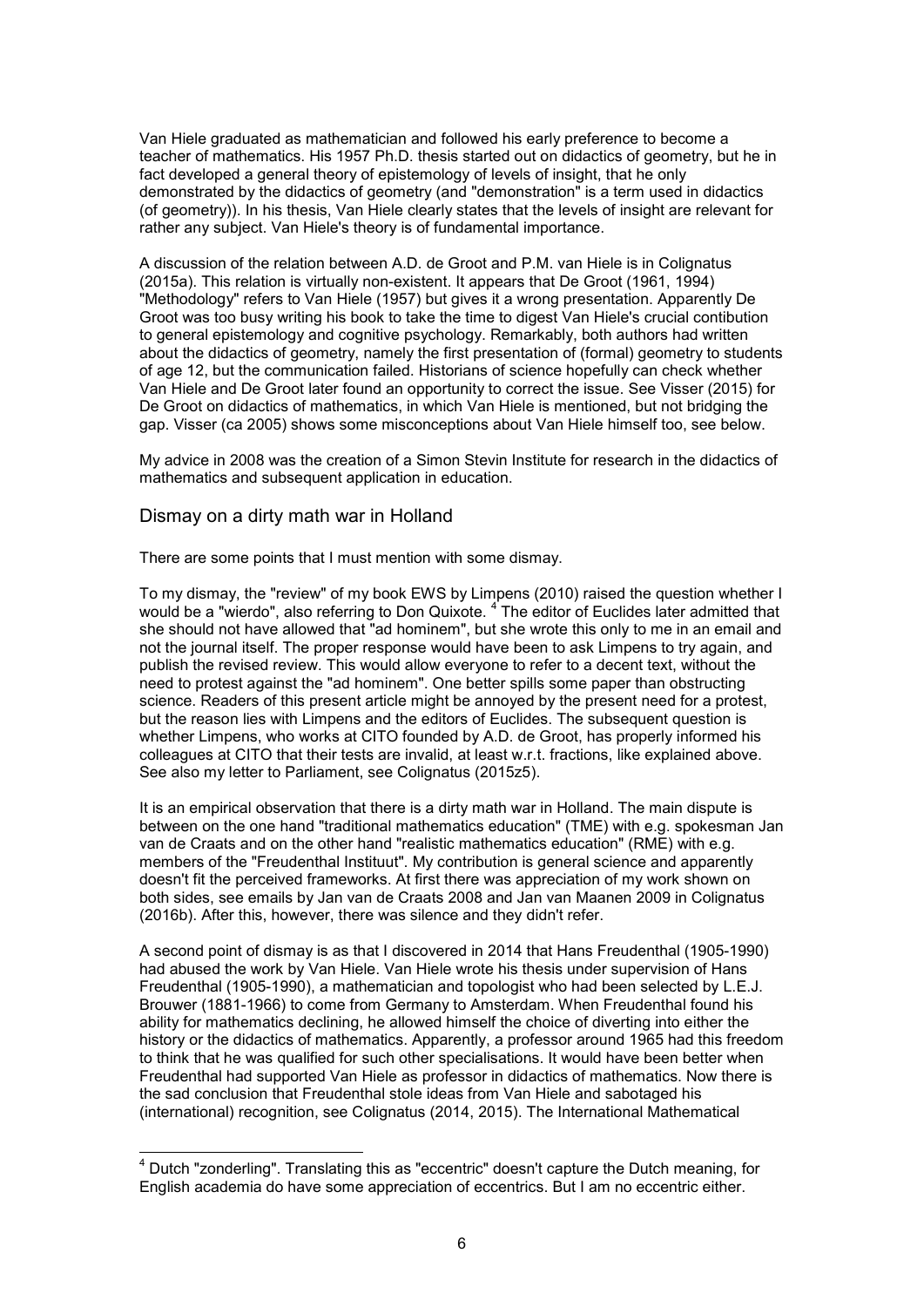Union (IMU / ICMI) has a Freudenthal Award for research on didactics of mathematics, but this appears to be a disgrace.

Some points to observe:

- Freudenthal took ideas from Van Hiele and presented those as his own. This is plagiarism. Often people think that plagiarism concerns only the direct copying of texts. Hence it is better to speak about "fraud".
- The Freudenthal fraud is not crucial for the distinction between RME, TME, CME and NME. It is only a later discovery that there is this fraud. There is some human tendency to focus on such issues as fraud, e.g. to reject the whole of a paper that refers to it, but it is important to distinguish the issues.
- It is a possibility that Freudenthal's maltreatment of Van Hiele's work supported De Groot in thinking that Van Hiele's work was not important enough to read it closely. Another possibility is that De Groot didn't had little patience for Freudenthal who opposed statistical testing.

Also the role of mathematician Jan van de Craats and psychologist Ben Wilbrink must be mentioned. Wilbrink resorted Van Hiele under the umbrella of RME, instead of noticing that Van Hiele must be saved from Freudenthal's abuse. Van de Craats refers to Wilbrink and does not correct him. Van de Craats has been trained as a mathematician and not in didactics of mathematics. Trying to understand what caused Wilbrink's misconception, put me on the track to methodology and De Groot. Thus the episode was somewhat helpful in this respect. See Colignatus (2015k) and (2016a).

Finally, we might wonder whether such a "math war" has also been relevant for Mannoury and Beth. Beth was looked upon by mathematicians and philosophers. <sup>5</sup> For example, it is only proper when a mathematician states that something isn't mathematics when it isn't, yet, communication is difficult, and there may also be misrepresentation and bullying. Forum Theory by De Groot & Visser (2003) isn't implemented systematically, and the world still has a surprisingly long way to go.

## *Didactics of mathematics as the anchor for philosophy and mathematics*

Mathematicians are trained for abstraction while science and education are empirical by definition. Mathematicians who teach meet with real life students, will be subjected to cognitive dissonance, and will resort to their own training, which however is not targetted at empirically warranted didactics. The exercise will bedisappointing for most involved. The result can be a Western culture that mathematics is only for the gifted, which puts society on a suboptimal path. The same line of reasoning holds for philosophy. A second point is: both philosophy and mathematics are at risk of getting lost into abstraction, namely by accepting definitions that have no tracking in reality. Hence:

The advice is that both philosophers and mathematicians take didactics of mathematics as their anchor in empirical reality, so that they are less likely to get lost into abstraction. See **Figure 1,** and see below for a discussion of the "definition & reality methodology". When you do philosophy or mathematics, you are advised to first take a degree in didactics of mathematics with practice and empirical research before pursueing your original research in philosophy or mathematics.

## **Figure 1. Advised core of didactics in the overlap of definion and reality**

\_\_\_\_\_\_\_\_\_\_\_\_\_\_\_\_\_\_\_\_\_\_\_\_\_\_\_\_\_\_\_\_\_\_<br><sup>5</sup> Van Ulsen (2001:1): "Beth opereerde op een moeilijk grensvlak van disciplines. Hij werd door de filosofen als een wiskundige en logicus afgeschreven, door de wiskundigen en logici, evenmin positief bedoeld, voor een filosoof gehouden. Dit had indertijd, en ook nu nog, te maken met de onbekendheid van zijn vakgebied en de miskenning van het belang van zijn verdere bezigheden."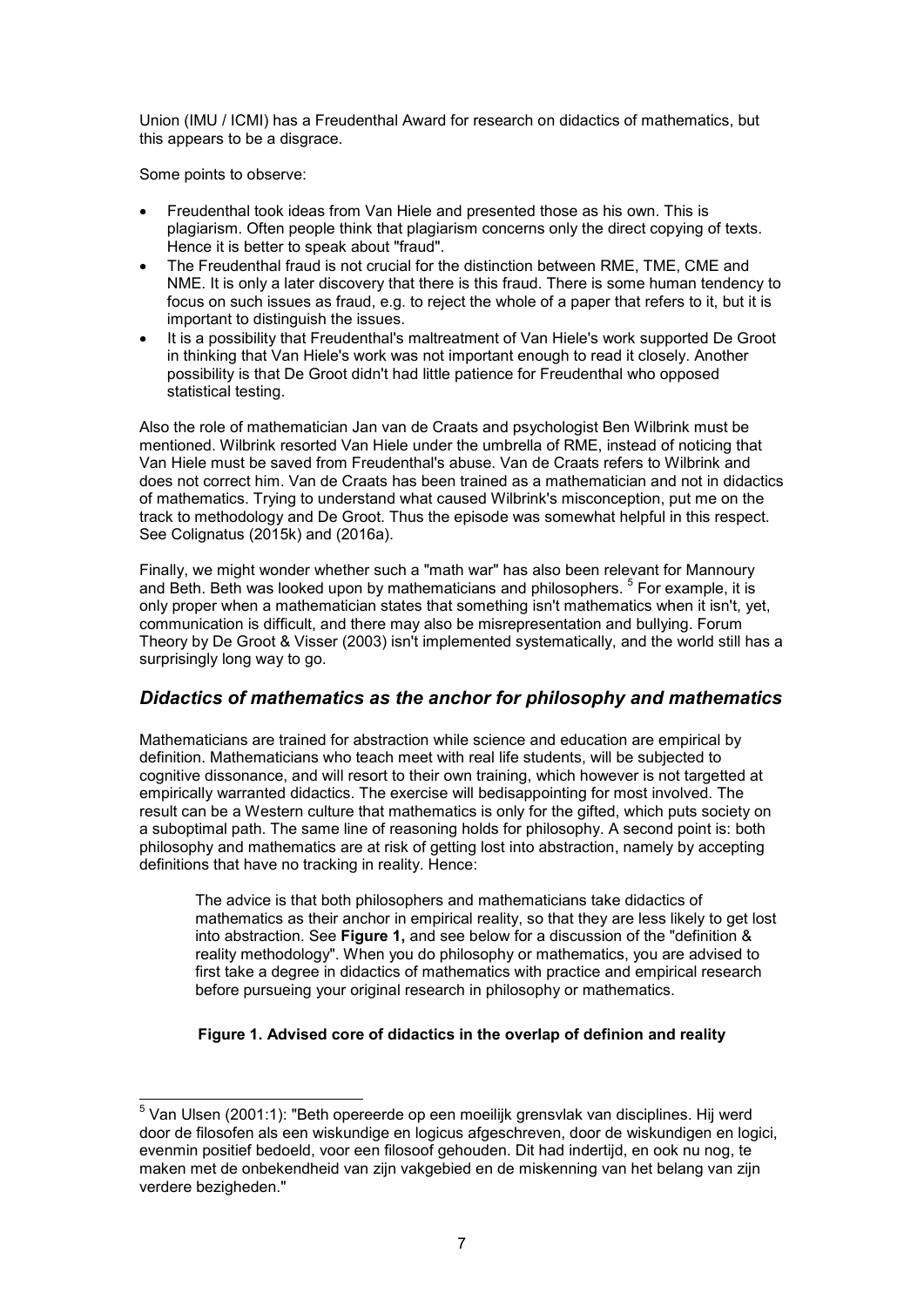

## *The difference between mathematics and "mathematics"*

The following shows how thinking along the lines of Significs helps to create better didactics of mathematics, and contributes to clearer thinking and communication.

#### *This section currently is in Dutch, copied from Colignatus (2016c). See that paper for the references in this section.*

In de loop van 5000 jaar heeft die onderwijstraditie nogal wat elementen verzameld die niet gebaseerd zijn op aandacht voor wat daadwerkelijk gebeurt. Dit kunnen kromme en antididactische elementen zijn. Wiskundigen kunnen dan zeggen dat een kind of leerling onvoldoende inzicht in wis- of rekenkunde heeft, maar in feite heeft de leerling moeite om de krommigheid te verwerken. We kunnen aldus onderscheid maken tussen wiskunde en zgn. "wiskunde".

Om een veelheid aan aanhalingstekens te vermijden schrijven we nog "wiskundigen" waar ""wiskundig"-en" zuiver zou zijn. T.a.v. "realistische" en "traditionele" wiskunde zouden we ook "didactiek van "wiskunde"" moeten schrijven, want het is noch didactiek noch wiskunde.

Mijn boek "Elegance with Substance" (EWS) (2009, 2015) bespreekt het fundamentele probleem. EWS komt tot de conclusie dat het huidige wiskunde-onderwijs een herontwerp (re-engineering) behoeft. Er is een Simon Stevin Instituut (SSI) nodig om dit proces mogelijk te maken en voor de toekomst te monitoren (met ontwerp van curricula, opleidingen van leraren, onderzoek in de klas, enzovoorts), zie Colignatus (2008b) met redactie in (2012c). Zie Colignatus (2010a) voor verschillende reacties t.a.v. EWS. Zie Colignatus (2015ℓ) voor een schema t.a.v. het huidige beleidsvacuum waarin ideologieën zoals "realistisch" en "traditioneel" rekenen welig kunnen tieren. Om tot een SSI te komen is een parlementair onderzoek wenselijk, zie de petitie Colignatus (2012a).

### Example: fractions

Rekenen is sinds de ontwikkeling van het decimale stelsel met Simon Stevin (1548-1620) helemaal uit-ontwikkeld. Met een beperkt aantal bewerkingen kun je alles, zie Van der Plas (2008, 2009), die echter helaas het machtsverheffen niet meeneemt. Er is nog enige discussie over haakjes en voorrangregels (Meneer van Dalen wacht op antwoord) omdat rekenmachines goedkoop kunnen zijn uitgevoerd. Maar er is geen discussie over de inhoud. Laten we dat "klassiek" noemen.

Een probleem is nog wel de traditionele notatie van 2½. Dit kan als 2 maal ½ gelezen worden (zoals 2√2). In handschrift is de spatie variabel, zeker bij leerlingen, en snel ontstaat een uitkomst als 2  $\frac{1}{2}$  = 1. Klassiek is het beter om 2 +  $\frac{1}{2}$  zo te laten staan, het is immers ook "twee-en-een-half". Jan van de Craats (SGR) gebruikt liever 5 / 2 wat weinig didactisch is t.a.v. de locatie op de getallenlijn. Een aardige publieke discussie is Colignatus (2012b).

Onlangs trof ik een wiskundeleraar die leerlingen die van 2½ tot 2 ½ tot 1 komen "sloddervossen" noemde. Zo'n fout zal inderdaad eerder door sloddervossen gemaakt worden. Echter, deze wiskundeleraar toonde zelf een intellectueel deficiet, namelijk dat hij de stap oversloeg om eerst te erkennen dat 2½ inderdaad de conventie van vermenigvuldigen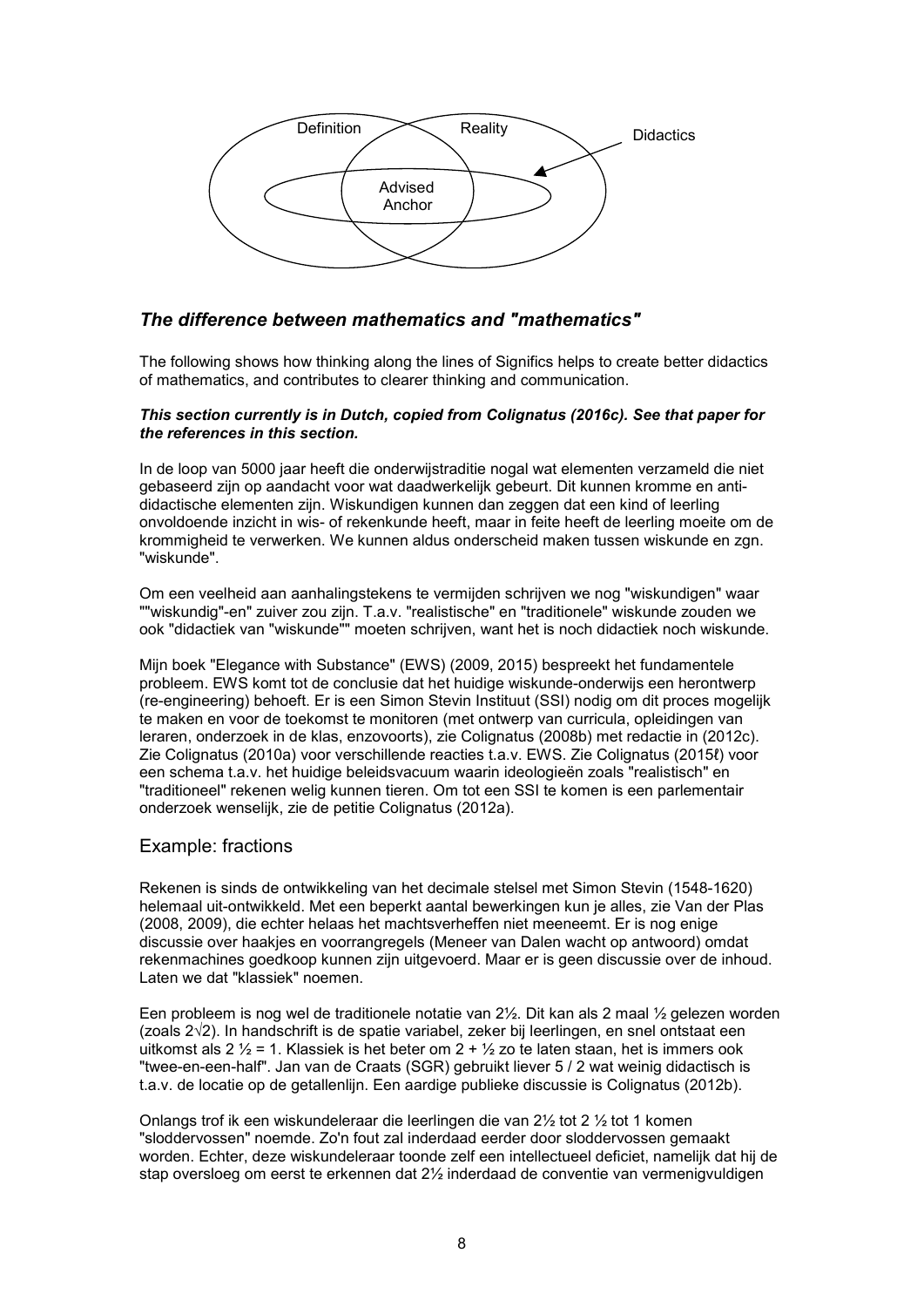zoals 2*x* volgt. Zou hij deze eerlijkheid hebben opgebracht, dan zou hij eerder hebben kunnen inzien dat zo'n leerling een logica volgt, en dat het de fout van de "wiskunde" is om hier een curieuze uitzondering te maken, die in een grijs verleden is ontstaan, toen wiskundigen zelf nog met de materie worstelden, en ook niet over didactiek nadachten. Het is erg verleidelijk voor wiskundigen om intolerant te zijn, want in hun denkwereld hebben zij alles met axiomatiek tot zekerheid dichtgespijkerd. Het onderwijs in wiskunde zucht onder het juk van zulke taliban die menen precies te weten hoe het moet alleen maar omdat ze nooit geleerd hebben om ook eens uit het raam te kijken.

Pierre van Hiele (1973) keek naar de mogelijkheid breuken af te schaffen door meteen met machten te werken, waarbij 1 / 2 =  $2^{-1}$ . Nieuw uit 2014 is een neoklassieke aanpak met de notatie *x H* = 1 / *x*, uit te spreken als "per *x*", met *H* = -1 uit te spreken als "eta". Bij een notatie als 2-1 kunnen leerlingen denken dat ze nog iets met die -1 moeten uitrekenen. Met gebruik van *H* verdwijnt dat, en wordt een brug naar algebra geslagen. Zie Colignatus (2015a). Merk op dat de uitspraak "per *x*" ook het probleem oplost dat rangwoorden ("derde", "vierde", ...) worden misbruikt om deze breuken uit te spreken (met verwarring bij kinderen t.a.v. de vraag wat rangwoorden nu met taartpunten te maken hebben).

Wanneer een didactische krommigheid wordt hersteld dan noemen we dit "klassiek". Wanneer de didactiek vervolgens verbeterd wordt dan noemen we dit "neoklassiek". Tabel 1 geeft de onderscheidingen weer.

|       | Wiskunde (empirici, ingenieurs) | "Wiskunde" (wiskundigen)                                                                        |
|-------|---------------------------------|-------------------------------------------------------------------------------------------------|
| Nieuw | Neoklassiek: $2 + 2H$           | "21 <sup>st</sup> century skills" (vooral oude wijn,<br>aansluiten bij "realistische" wiskunde) |
| Oud   | Klassiek: $2 + \frac{1}{2}$     | $2\frac{1}{2}$                                                                                  |
|       |                                 | "Traditioneel": oefenen op 21/2 / 31/3                                                          |
|       |                                 | "Realistische" wiskunde: verdoezelen                                                            |

### **Tabel 1: Wiskunde versus "wiskunde" met voorbeeld 2 + ½**

Verandering van 2½ naar 2 + ½ of beter 2 + 2^*H* is relatief gemakkelijk te bereiken, met afspraken bij het College voor Toetsen en Examens (CvTE) en aanpassing van leerboeken en CITO-toetsen, met geleidelijke aanpassing in de samenleving t.a.v. bijvoorbeeld juridische aanduidingen en medische doseringen. Het volgende voorbeeld vereist iets meer planning en inzet.

## Example: pronunciation of numbers

Kinderen horen en spreken voordat zij lezen en schrijven. Het getalbegrip wordt ontwikkeld in taal en pas later uitgewerkt in schrift. Het westen schrijft van links naar rechts en de getallen komen uit het deel van India en Arabië waarin men van rechts naar links schrijft. We zeggen "negentien" en schrijven "19". We zeggen voor 21 "een∙en∙twintig" maar het Engels doet het beter met "twenty∙one", ook al schreef Jane Austen in "Pride and Prejudice" voor 23 nog "three∙and∙twenty".

Het blijkt logisch om een getal uit te spreken met het grootste gewicht eerst. In 1950 stelde Delfts hoogleraar Fred Schuh voor om voor 21 "twintig∙een" te gaan zeggen. De minister van onderwijs wees dat af. Noorwegen maakte in 1950 wel de overstap naar de juiste (Engelse) volgorde. Begin 2016 ontdekte ik Zijlmans (2004) waarin Duitse professor Gerritzen een vereniging heeft gevormd om voor 21 voortaan "zwanzigeins" te zeggen. Het bericht citeert Van den Heuvel – Panhuizen (FI) die gelooft dat dit niet zo nodig is. Deze wonderlijke afwijzing is voor Nederland andermaal een gemiste kans.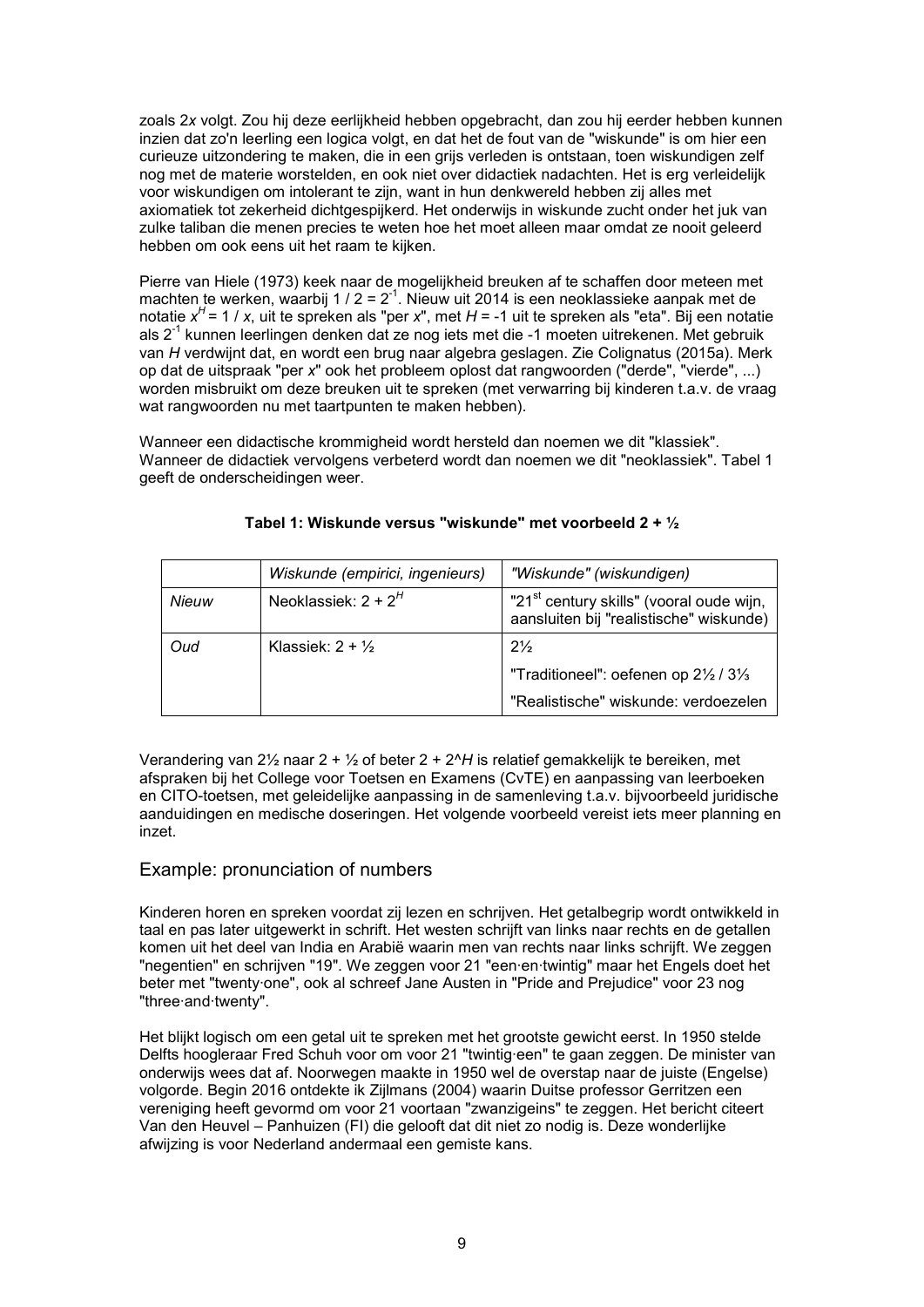In het Engels zou "two∙ten∙one" logischer zijn, want dit maakt optimaal gebruik van het positionele systeem van getallen. Een som als 2 ×10 + 4 kun je oplossen door het uit te spreken met onderdrukking van "maal" en "plus" ("two∙ten∙four"). Voor het Nederlands is een systematische uitspraak met "tien" verwarrend, want 90 zou uitgesproken worden als "negen∙tien". Een ontdekking in 2012 was dat het mogelijk is om in het Nederlands "tig" als tien te gebruiken. De uitspraak van 19 wordt dan "tig∙negen" en de uitspraak van 90 is "negen∙tig". Duitse professor Gerritzen had blijkbaar nog niet ontdekt dat het Duits van 21 ook "zwei∙zig∙ein" kan gebruiken. Tabel 2 geeft de categorieën.

|       | Wiskunde (empirici, ingenieurs)  | "Wiskunde" (wiskundigen)                                                                        |
|-------|----------------------------------|-------------------------------------------------------------------------------------------------|
| Nieuw | Neoklassiek: $21 =$ twee tig een | "21 <sup>st</sup> century skills" (vooral oude wijn,<br>aansluiten bij "realistische" wiskunde) |
| Oud   | Klassiek: $21 =$ twintig een     | "Traditionele" en "Realistische<br>wiskunde": $21 =$ een en twintig                             |

Verandering van de uitspraak van getallen is een intensiever proces. Het is geen spellingshervorming maar een kwestie van meertaligheid, met "Algemeen Beschaafd Wiskunde" (ABW) naast dialecten zoals ABN. Nederland zou moeten overwegen om en masse over te gaan op het tellen en rekenen met "tig" in plaats van "tien", opdat kinderen eindelijk de volle vruchten van het positionele systeem kunnen plukken. Dit kan natuurlijk ook geleidelijkaan met kinderen die in leeftijd vier op school instromen, zodat de maatschappij in tig∙vier jaar kan wennen. Tijdens de lessen tellen en rekenen wordt elf uitgesproken als "tig∙een". Daarbuiten mag je natuurlijk nog steeds spreken over het nationale elftal of de raad van elf (en wat is tegenwoordig het verschil). Zie meer in Colignatus (2015a), dat ook genoemd is in Colignatus (2016c:44).

# *Definition & Reality Methodology and a General Theory of Knowledge*

Van Hiele (1957) presented a theory of levels of insight. These levels have a logical structure. The base level is in the realm of sensations. This student doesn't have a well-developed memory and relies on direct experience to feed the mind. Language is used to label properties. The second level concerns a growing awareness of relations between those properties. Obviously, this level cannot be attained when the student has no idea about or memory of such properties at the base level. The highest level is deductive, when the student arrives at a logical model.

In educational practice, students at different levels have different languages, in which the same words have different meanings. Teaching can get slow at level transitions, and didactics must be developed to facilitate such transitions.

Colignatus (1992) (2000, 2005, 2011) (pdf online) presents a "Definition & Reality Methodology". The idea is to choose definitions to best capture empirical information, so that we aspire truth by definition. The empirical problem shifts to the question whether the definitions apply or not. Popper's theory of falsifiability is less relevant when the empirical issue is applicability. (This potentially shifts the field from science to engineering.) Colignatus (1994) refers to De Groot (1982) and Forum Theory in the analysis that the Trias Politica model of democracy is deficient and requires a constitutional Economic Supreme Court to safeguard the role of economic science in economic policy making. A short memo in the RES Newsletter relating this to the 2007+ economic crisis is Colignatus (2014).

Colignatus (2015b) explains the relation of Van Hiele levels to the D&R methodology. The power of the Van Hiele levels is they can be defined logically, whence we arrive at truth by definition. It is a matter of research and engineering to identify and manage the actual processes.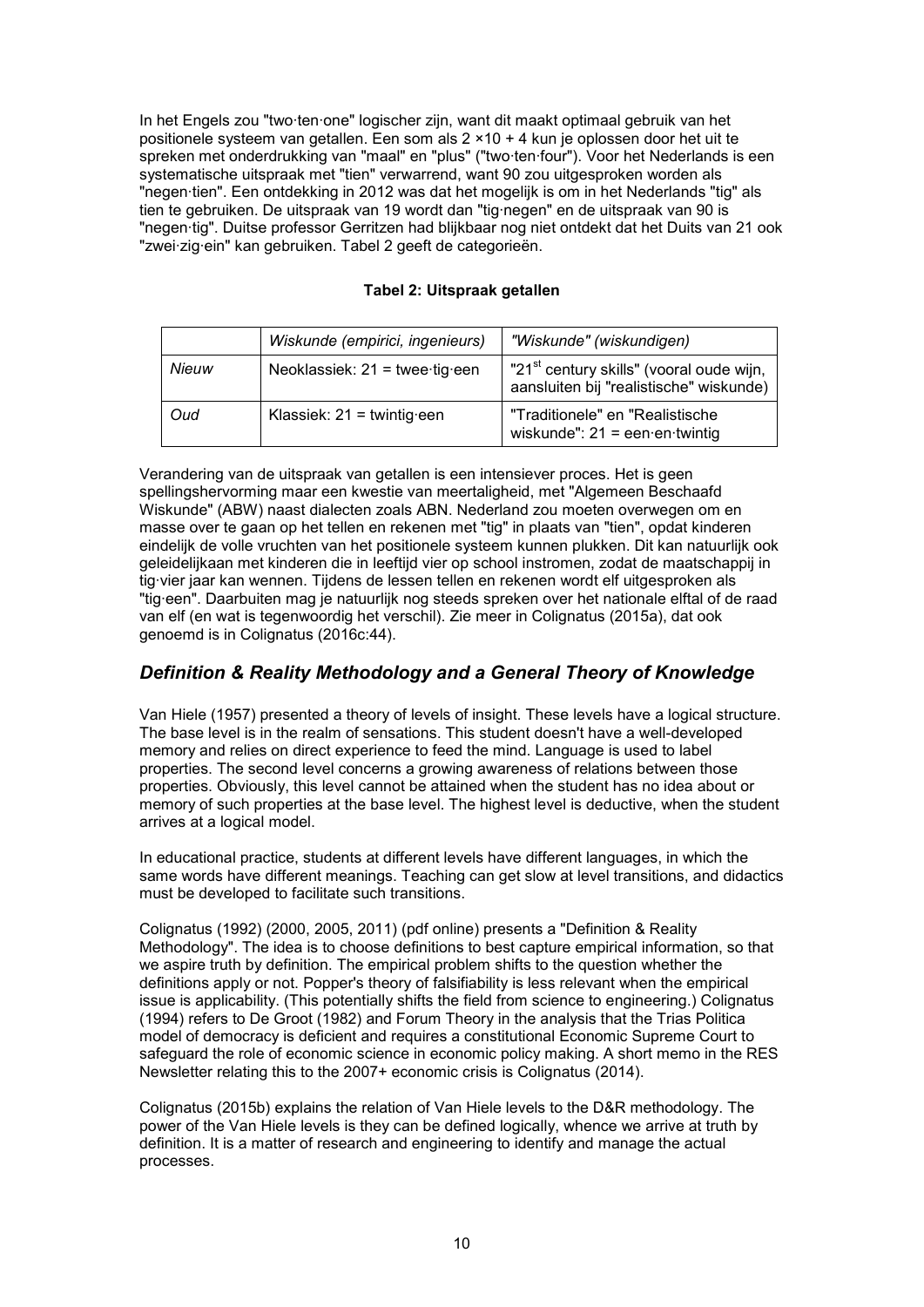Colignatus (2015c) presents a General Theory of Knowledge, that integrates these three elements: the D&R methodology, Van Hiele levels and De Groot's Forum Theory**.**

**Figure 2** has been taken from there. See the discussion there. Obviously Mannoury affects his two students Van Hiele and De Groot. A deserved place is for Otto Selz (1881-1943) who influenced Popper, De Groot and Van Hiele. Recently I saw that Selz also influenced Mannoury (lost the reference).

The link between Piaget and Van Hiele is that Piaget already hypothesized levels of understanding, but linked those to age, which makes this an issue of antropology. Van Hiele started there, but eliminated age as a factor, and found the general logical relations that create a theory of epistemology.

Beth is not in this diagram. Van Hiele was in contact with Piaget and Beth was in contact with Piaget, but I am not aware of cross references. Van Hiele (1957) refers to Beth (Euclides XVI no 1 and Beth 1955) but I have not checked its importance.

Beth & Piaget (1966) do not refer to Van Hiele. They quote Mannoury but don't fully agree: "But all that mathematics is still tricked out in, its absolute character and perfect accuracy, its generality and autonomy, in a word, its truth and eternity, all this (if I may be forgiven the expression) *all this is pure superstition*!"



**Figure 2. Genesis of a General Theory of Knowledge**

## *Tracing the roots*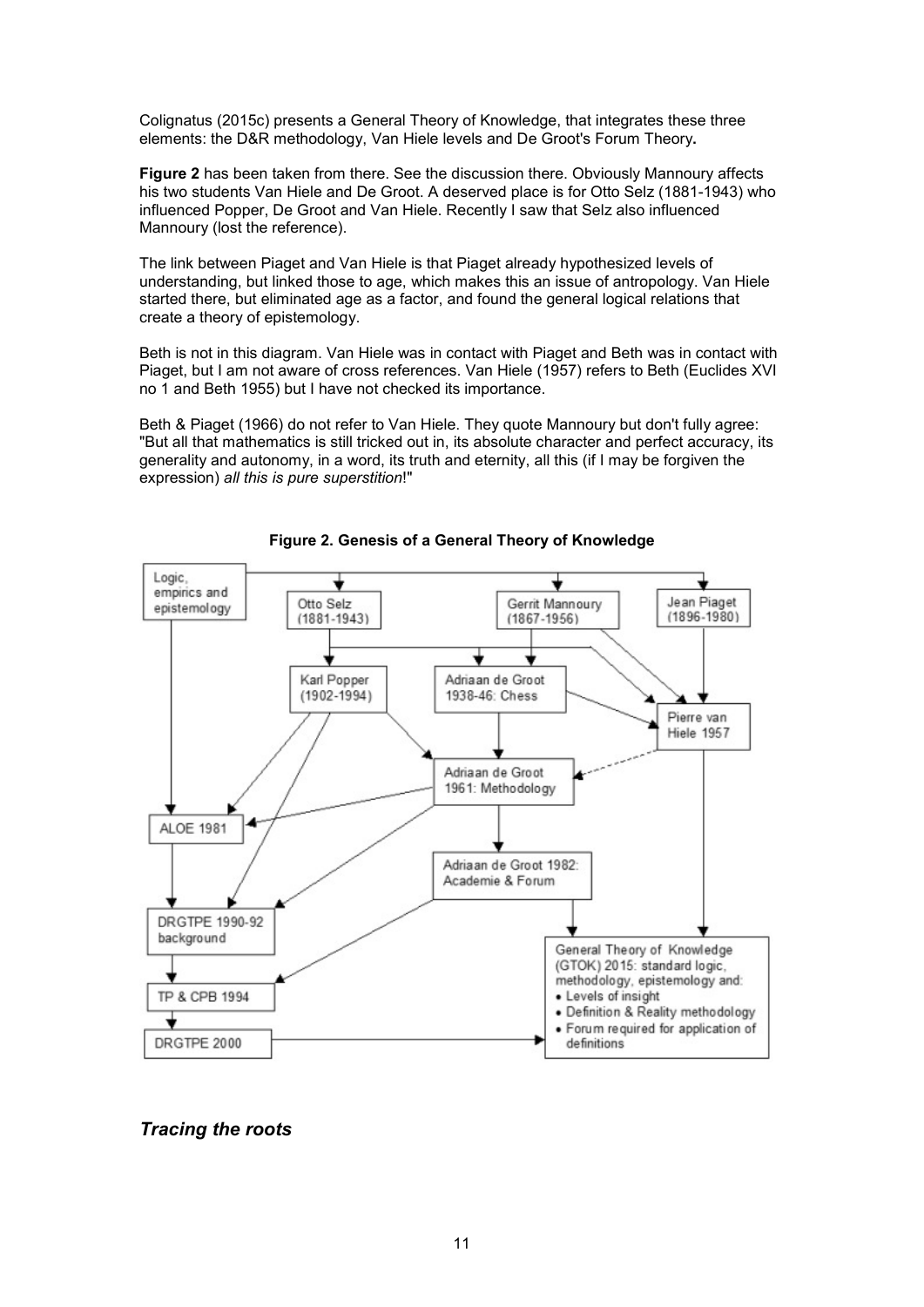We now have findings about Van Hiele and De Groot, which is the major part of our objective: to know what we are speaking about, i.e. (part of) the lasting influence of Significs. Tracing the roots to Mannoury now is a matter of diligence.

A basic reference is Van Ulsen (2014) and for De Groot there is Visser (2015). The key challenge is to show the link from Mannoury to Van Hiele. There are other sources, but my path was along Visser (ca 2005).

### Visser (ca 2005) on Mannoury and Van Hiele

Visser (ca 2005) reviews the discussion between "realistic mathematics education" (RME) ("reform mathematics") and "Traditional mathematics education" (TME).

The paper is incomplete. In a personal communication, Visser states his view that Van Hiele is "done and over with" (Dutch: "gepasseerd station"). This cannot be found in the paper, but it is important to know, since it indicates that Visser apparently will not follow up on his study of Van Hiele. Whatever Visser states about Mannoury, Beth, Van Hiele and De Groot is shaded by this blind spot. Visser has been born in 1939 and now is 75 years of age, and we can only respect his wish to focus on his major concerns. Follow up on De Groot & Visser (2003) for example is very important too.

In my analysis, Visser (ca 2005) misreads the true situation. Mannoury and Van Hiele are quite agreed, and they are practical mathematics teachers who look at empirical reality. Van Hiele needs to be saved from the abuse by Freudenthal. It was abstract thinking Freudenthal, who misrepresented Van Hiele's analysis, stole elements, and created RME. Obviously there was an international reform movement, and Freudenthal isn't responsible for all. See again Colignatus (2014, 2015) and in Dutch the math newsletter Colignatus (2015d).

The reader will appreciate above discussion of the difference between mathematics and "mathematics". Clearly RME and TME are deficient. There is "classical mathematics education" (CME) when crooked elements are eliminated. There is "neoclassical mathematics education" (NME) when didactics are further improved (along the lines of Mannoury and Van Hiele). Clearly RME < TME < CME < NME in quality. There is positive role for Van Hiele instead of a negative one. The improvements in NME bear the stamp of the tradition of thinking along the lines of Mannoury (language, significs / semiotics) and Van Hiele (levels of insight, different use of language per level). RME by Freudenthal is only a confusion. Letting children play to discover things is useful out of respect for their personal freedom, and necessary to allow them to learn how to deal with their freedom. But when it is time to study, then we must rely on the empirical science of didactics to find the proper balance between work and play.

It is not very useful to discuss the misunderstanding on this in Visser (2005a). It is better that Visser is alerted to this issue. When he doesn't have time to study Van Hiele more closely, and to look at my discussion of NME and Freudenthal's fraud, and to correct himself, then at least he can acknowledge the existence of this other analysis, and alert others to look into it.

Still some comments are useful.

- He suggests that Van Hiele (1957) is responsible for a shift from (formal) training to "insight". This is only true to a limited extent. Van Hiele (1957) emphasizes insight, because that is his subject. He should not be quoted out of context. Whatever has been done by others (overdoing it) is not the responsibility of Van Hiele.
- Van Hiele starts with a base level of sensory perception and proceeds to the highest level of formal deduction. Visser opposes this to Mannoury (1930), who holds that thinking itself is by its nature already abstract and formal. There is no opposition here. Thought is abstract by nature (what we perceive and think isn't reality itself). The only difference is that Van Hiele is more specific about the path from sensation to formal deduction, while Mannoury can only suggest that significs must be used to find that path.
- Visser emphasizes that training and the development of skill are important for the later development of insight (like musicians practice their scales). Visser is critical of the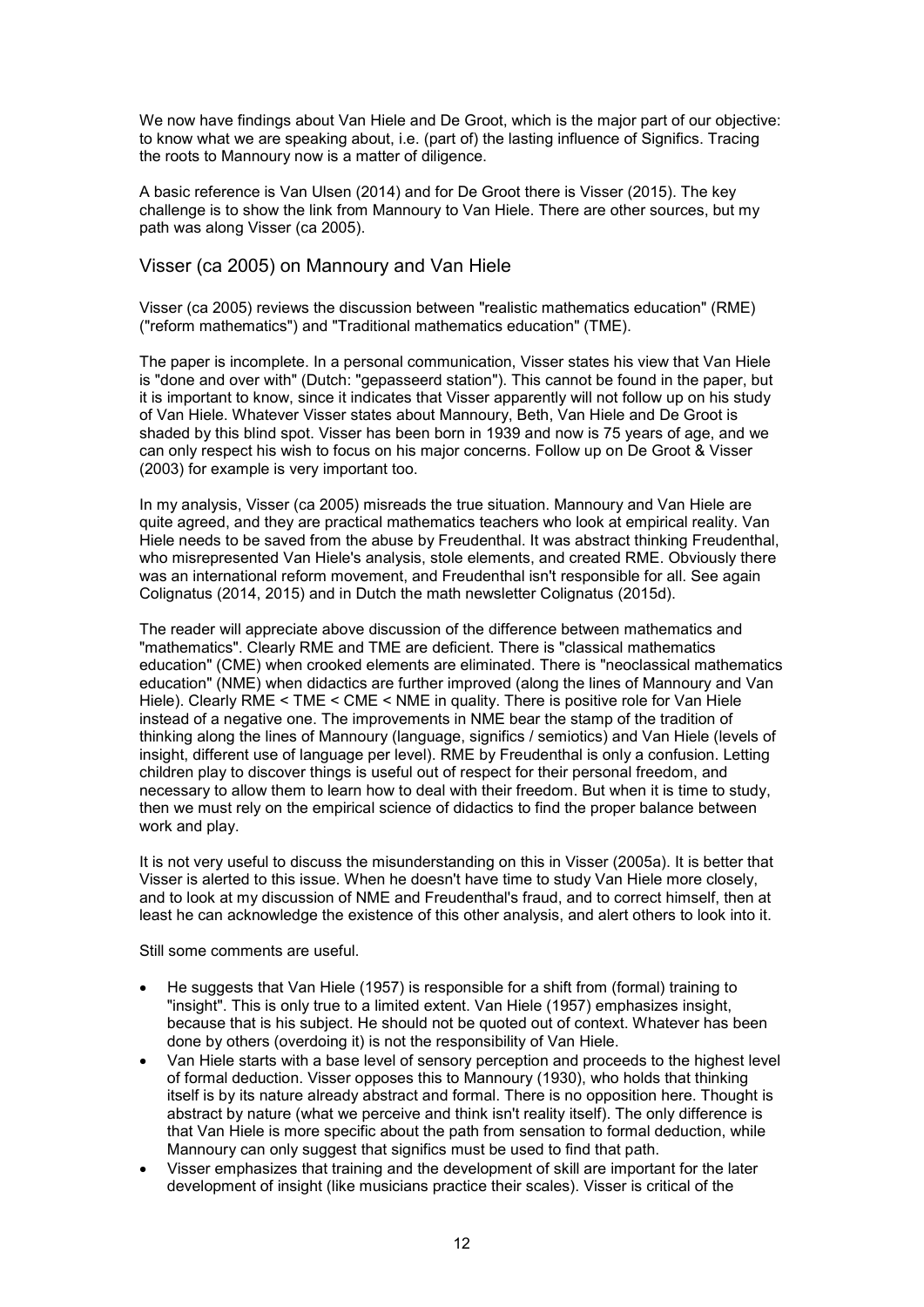approach that the student is (always, fully) left to himself or herself to reinvent mathematics. He applauds that Mannoury presents a game that allows students to reinvent the rules for complex numbers – a setting that Freudenthal would label as "guided reinvention". My reading is that proper didactics is a matter of balance. Left by themselves, students will not reinvent modern mathematics. Mastering mathematics however requires the development of insight, which means a form of reinvention. None of the examples discussed by Visser (ca 2005) allow to drive a wedge between Mannoury and Van Hiele, and perhaps only seemingly so, by quoting Van Hiele out of context.

Visser (ca 2005) correctly quotes instances when Van Hiele questions drilling and favours the development of insight. This is an issue of balance. Obviously students must learn the tables of addition and multiplication, in a similar way as musicians practice their scales. However, drilling doesn't support a Van Hiele level transition. See Van Hiele (1957) (1973) for didactics that supports level transition. The game on complex numbers that Mannoury presented is welcome, when it works for a particular class. Van Hiele's objective however is not to get stuck on a single game, but to extend on Mannoury and to find a general theory.

Freudenthal's label of "guided reinvention" was inspired by Van Hiele rather than Mannoury. It seems helpful at first, but there is a downside. Once Freudenthal had developed his own terminology then he apparently thought that he no longer needed to refer to Van Hiele. Freudenthal's wife was active in Jenaplan schooling, known for independent "learning by doing", play and group activities, and this is likely to have had an influence too. Freudenthal had no training as an empirical scientics and apparently thought that his RME should work.

Personally I am very amazed that Van Hiele's work has become so abused and obliterated that even a teacher like Henk Visser with such a grasp of these aspects falls into the trap of blaming Van Hiele for RME, and trying to drive a wedge between Mannoury and Van Hiele. It is fortunate that there is the Mulller et al. (2012) project that rekindles interest in Mannoury, and provides a background for the arguments to set things straight.

### Mannoury (1930)

Van Hiele (1957) refers to Mannoury's "Handboek de Analytische Signifika" (1947 & 1948). Obviously Van Hiele's list of references is composed to fit a thesis. For tracing the development I prefer to look at Mannoury (1930), i.e. his introduction in Euclides for teachers of mathematics. I assume that Mannoury used this text in his teaching to Van Hiele (age 21). Indeed, I thank Visser for calling attention to this paper, and I thank the NVVW for putting the issues of Euclides online.

## *Roots in Mannoury (1930) for Van Hiele (1957)*

Mannoury in 1930 might have written an article on better didactics of mathematics, but apparently he wants teachers of mathematics to grow aware of the relevance of significs / semiotics in general. Those teachers might become light-bearers in general (in education).

The appendix contains a summary of Mannoury (1930), a bit more extensive to show what Van Hiele had available. (A full translation into English could be useful. Too much money is wasted on translations from English into Dutch, also for mathematics books.)

(... aspects are ... )

Mannoury (1930:45, §18) argues that didactics should aspire at a basis in signfics, upon which a later axiomatic system can be built. Van Hiele later distinguishes a base level close to the senses and a top level for axiomatics.

The different levels have different languages, in which the same words have different meanings. While a teacher may argue from the axiomatic level, the language of students would normally be quite different.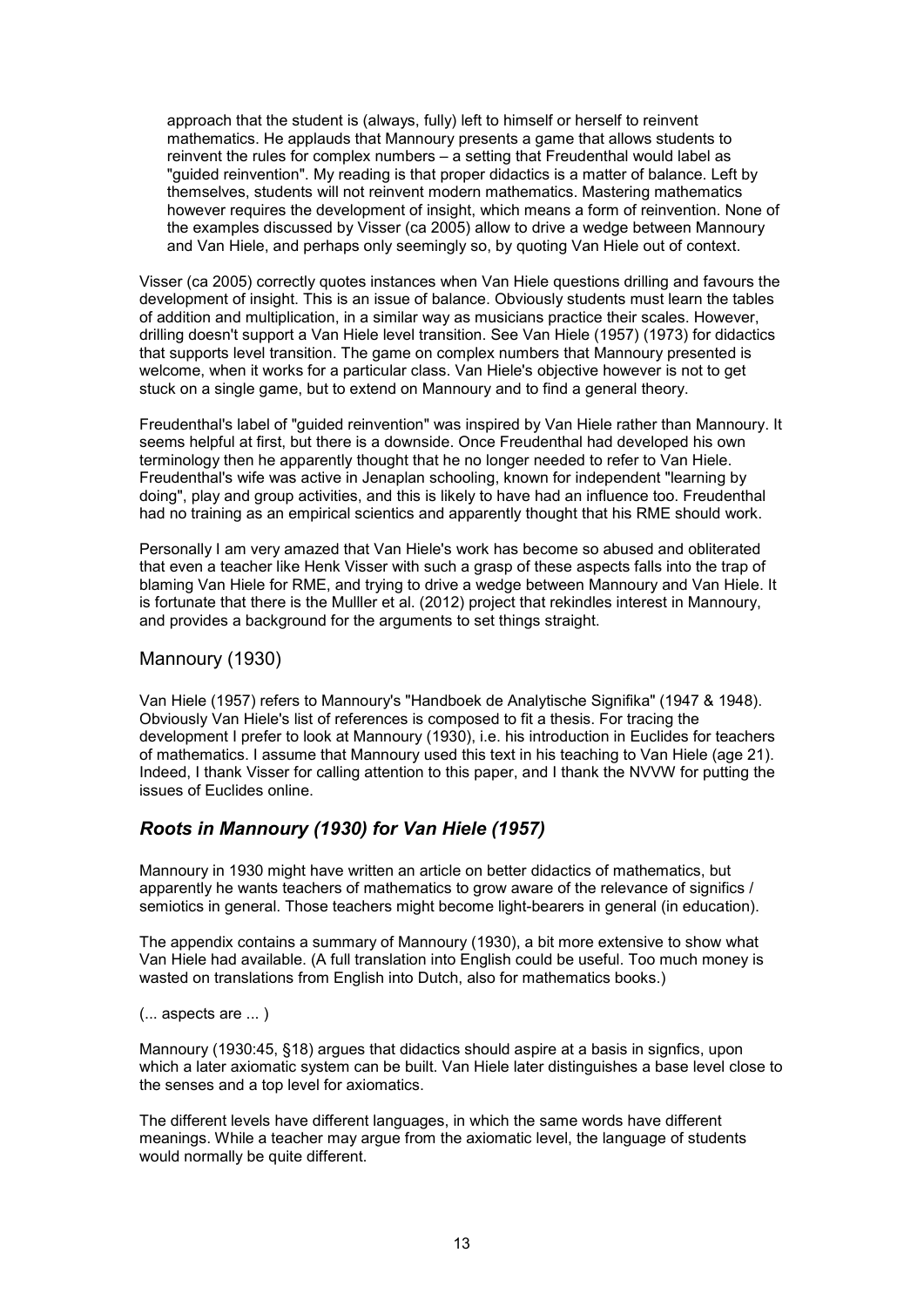## *Conclusions*

## *Appendix A: Summary of Mannoury (1930) for Van Hiele (1957)*

The paper has chapters and sections  $(\S)$ . For each section I include some summary statements. These are labeled with the following judgements.

The label "OD" refers to what many would regard as an open door (even in 1930). The label "OK" is decent opinion but not an OD.

The label "LR" refers to lasting relevance. This is also included in the section heading. The combination "LR / OD" is the highest compliment.

The label "VH" refers to Van Hiele as subset of LR. We observe that all LR are also VH. The label "VHdub" refers to a dubious influence on Van Hiele.

Mannoury (1930:1-4, §1): definition of significs

Mannoury (1930) opens with a reference to speaking. OD. This fits our attention above for the pronunciation of numbers (if necessary to explain: speaking differs from writing).

He clarifies that self-monitoring of speaking is extremely hard. OD. This supports the approach of "lesson study" with e.g. feedback from others to the teacher. Obviously, Hollywood has turned this into an industry for the field of fiction other than mathematics.

He focuses on a "speaking act" or "languate act" and calls attention to the intention of the speaker and the interpretation by the hearer. OD. The word becomes flesh.

He introduces Signifika by means of an example. A student states "the sum of a triangle is 180 degrees", which should be corrected in "the sum of the angles of a triangle is 180 degrees". The correction can be to restate the definitions. It is significs however to wonder why the student made that error, and how this origin contributes to more errors. This is thus a combination of psychology, linguistics and mathematics. Remarkably, Mannoury doesn't simply call this "didactics of mathematics". Significs as wider than this. The article only presents significs for teachers of mathematics (see its title). OD. Restatement of say Peirce. PM. Note that degrees are RME and TME, and that it is NME to take the plane itself as unit of measurement. Addition of angles is easier to grasp when angles are presented as radial fractions of the the plane.

Mannoury (1930:4-6, §2): challenge vs talent (Item-Response theory) mediated by choice of words and learning to learn (LR)

Quote: "There is perhaps no other field of study, in which the choice of words costs as much headache as in mathematics." **LR**. This notion is indeed crucial for NME. VH. Words have different meanings depending upon the levels of insight.

He also points to the individual understanding of language. OD. Individual variation is well known. The argument however is not that  $N = 1$ .

The teacher cannot pour knowledge into the student's head, while lack of knowledge can cause miscommunication. OD.

When the student has insight in significs then he or she will understand that noncomprehension doesn't necessarily imply a personal deficiency, and the student can see reason to try to bridge the gap. LR Nowadays "learning to learn", but with a wider range of tools and a better understanding of human communication.

Mathematics is man made, and there is no reason to be intimidated. LR I wonder whether another author stated this before, and it would be great when it could be labeled OD.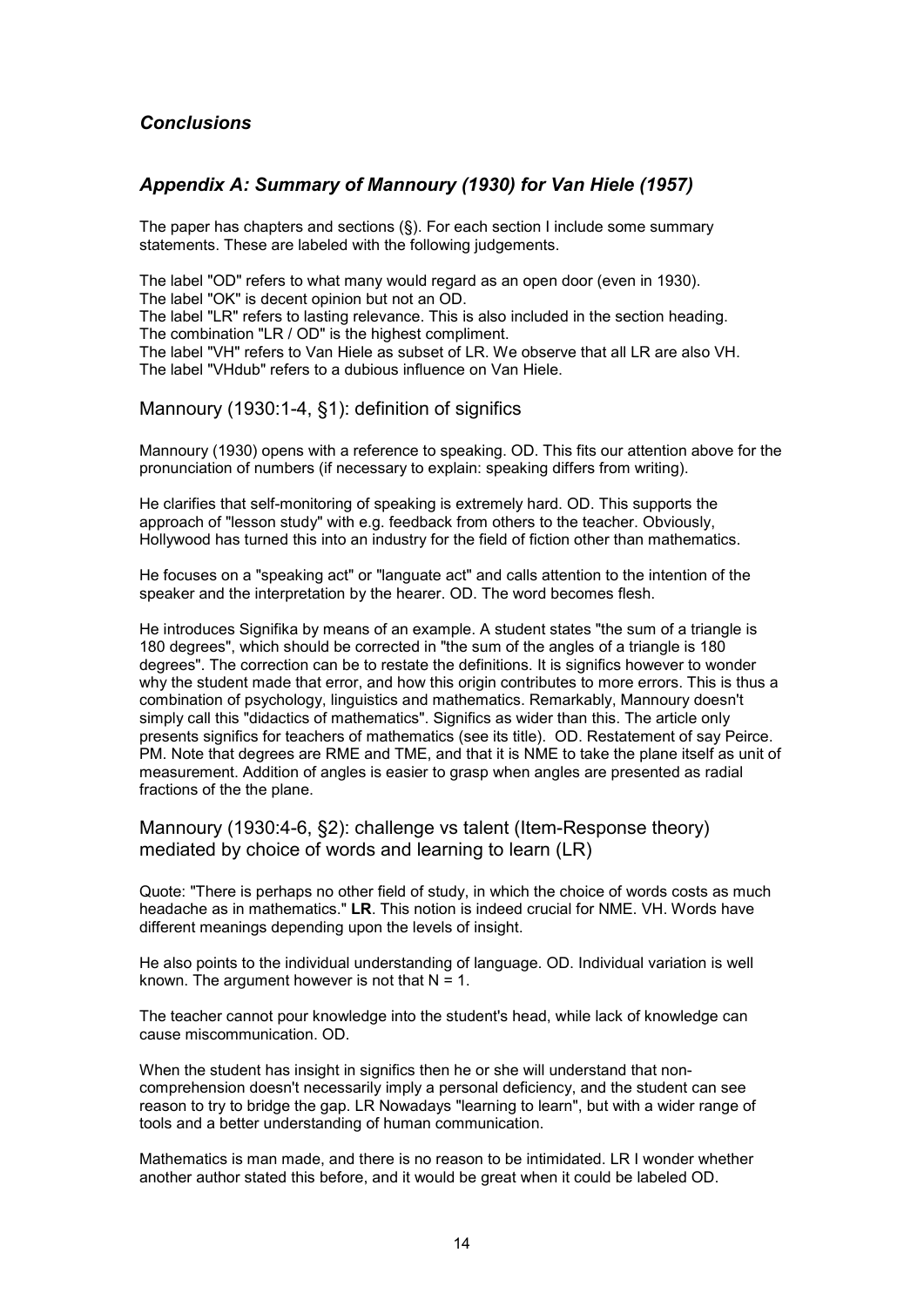People can get tired. Students too. It may be required to return to a previous lesson. OD.

When even utmost effort doesn't generate the required insight, then there can still be hope. Look deeper and deeper for fundamental misconceptions, or mental blockages (psychological suppression). Call professional help (other than the math teacher). OD.

We must accept that a single person might not be able to understand even elementary mathematics (as the Pythagorean Theorem). OD. Except that Mannoury considers this a small group while it is more common to think that this will be a large group. Dutch highschool has the distinction of  $C < A < B < D$  in mathematical level, and about 15% gets D.

Talent for mathematics cannot simply be judged by grades for exams. OD. It is a challenge for A.D. de Groot to develop tests that actually can. Van Hiele developed the notion of insight, that is crucial for such talent.

Mannoury (1930:6-8, §3): Conscious, subconscious, non-conscious

Language acts have a range of conscious, non-conscious, and intermediary subconscious aspects. The degree of expertise makes how far one can get. OD.

Mannoury (1930:8-11, §4): subconsciousness

Subconsciousness is an aspect of psychology that must also be understood by teachers of mathematics. A key example is waking up (from sleep). Who dreams is not conscious but subconscious. OD. Freud's Traumdeutung 1899 was already famous.

Mannoury (1930:11-15, §5): a language act is normally not isolated

A language act with sender and receiver is normally not isolated but there is interaction. Messages go both ways. There is memory. There are subconscious expectations. There are observations also from the environment. OD.

The intention by the speaker is the cause and the interpretation by the hearer is the effect. OD. There would be more causes and effects. A speaker might say what the hearer wants to hear. But teleology is excluded.

The term "superconscious" might refer to the common meaning that is understood by sender and receiver (or in general). Significs however allows for differences. OD.

Concepts are relevant for language acts even though words need not be spoken. A dog owner may command the dog "Go to your kennel", and then the word "dog" isn't spoken, but still the notion of a dog is important for the language act. OD.

The article started with a very complex description of human communication. Then simplified to a language act. Now complicates again. The analogy is given of creating a train (by adding wagons) and managing it (driver, track manager, logistics manager, station chief, and so on). The information required is quite much. OD.

There is also "silent speaking" and thinking, comparable to a speaking act. It remains useful to split the act into a speaking cause and internal hearing effect. (A thought might surprise you.) Terminology: "word-thoughts". OD.

Mannoury (1930:15-17, §6): mental phenomena

Memory can create flashes that are so complex that one thinks that they give a full experience. One can imagine notions without having seen them. Memory tends to work in the same way for various purposes. OD.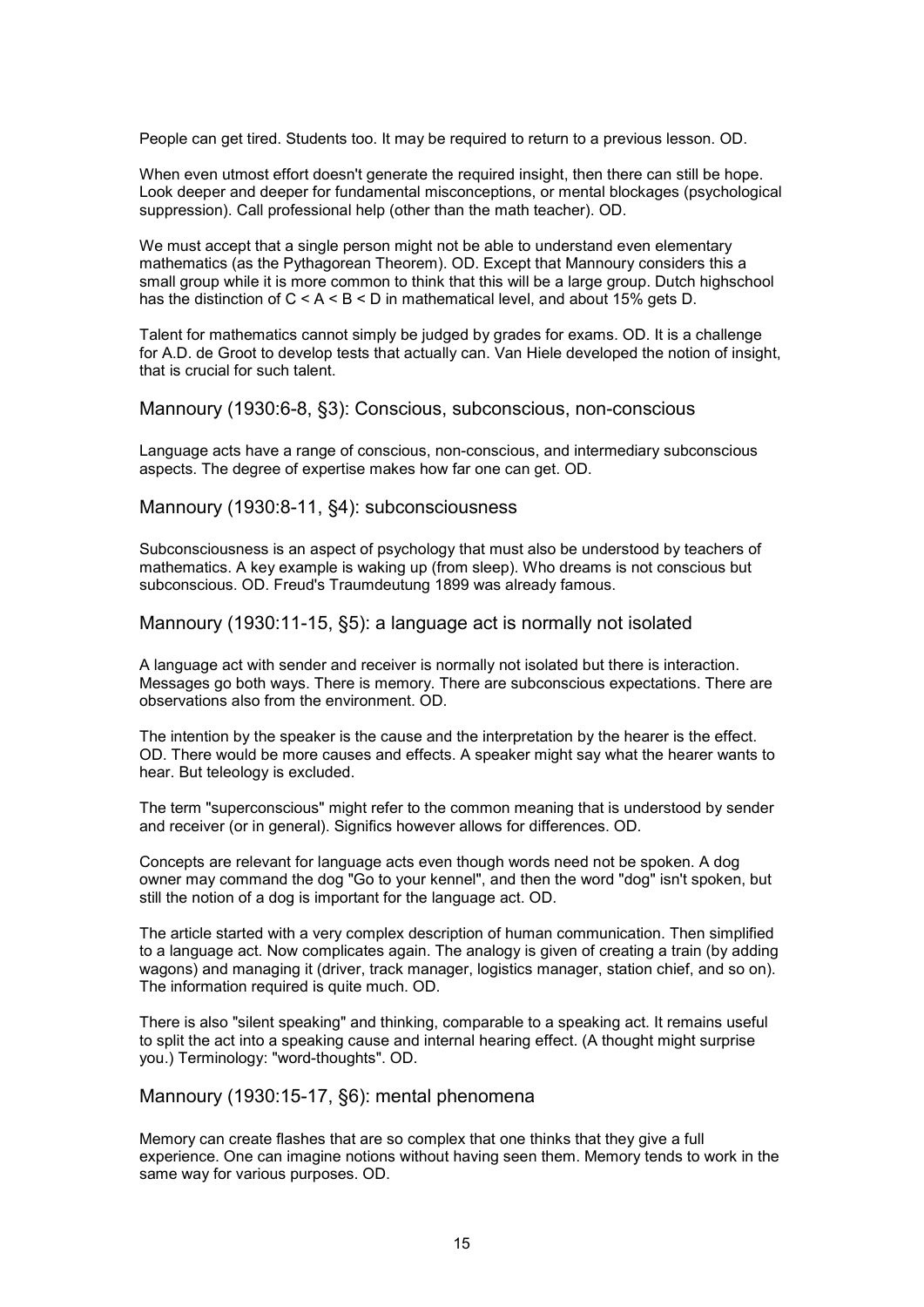Reading a book while other people are talking, with one's attention roaming, shows that one can see and hear without understanding (while the true magic is the understanding). OD.

Twelve distinctions (with examples) of "realisations" (Dutch "gewaarwording"): Tree rubrics (observation, memory, imagination), Two kinds: image or complex. Two intensities: superconscious versus subconscious. OD. Likely the "super" can be dropped.

(PM. The term "realistic" in RME is sometimes linked to this "realisation" (Van den Heuvel – Panhuizen). If this were the true source, then the name should be "realising mathematics education". Rather, the true source is the basic Van Hiele level, in which students sense reality and are giving names to phenomena to become familiar with them. This is in opposition to Euclidean axiomatics that starts education with the highest Van Hiele level. The later story by Van den Heuvel – Panhuizen that replaced "realistic" by mental realisation is a falsification of this historical origin, and apparently was a reply to criticism that RME gets stuck in realistic contexts.)

Mannoury (1930:17-19, §7): emotions

The distinction between positive and negative emotions is too rough and too personal. A more objective measure lies in the effect on other thoughts, as shown externally. An operalisation is: Positive emotions show from the desire of reinforcement, negative emotions from efforts to reduce them. We can observe such acts while we may not know what the thoughts were. OD.

Mannoury (1930:19-21, §8): goals and intentions, significs is a science

Two agents can have the same cognitive base but different goals and intentions, so that a language act still creates a difference between sender and receiver. OD.

Significs is not a contemplative approach (phenomenology) but an empirical science, involving observation, experimenting and statistics. The discussion in this paper gives only a rough indication. OD.

Mannoury (1930:21-23, §9): complexity of mental processes

When saying that one will return to a topic, the mind might make a note to do so indeed. People may on occasion speak or think about themselves as "he" or "she". A lecturer of a scientific speech is both speaking a current sentence and preparing the next one. The mind might feel split up into both a prompter and a speaker. Normally the speaking would be conscious and the prompting subconscious. Mannoury states that this has been established in research. OD.

Mannoury (1930:23-25, §10): levels of language

There is a difference between words that we have learned to use "by ourselves" (say in childhood) and those that come to us via explicit definition by others (parents, teachers, colleagues). The basic level of language contains notions that are non-linguistic. Words referring to such notions are basic words. The second level consists of words of which the meaning has been defined in terms of those basics words. Etcetera. OK. Mannoury will have known about Russell's theory of types (levels of language) to deal with the logical paradoxes. It may be doubted whether it really is possible to relate a "basic word" like "food" to non-verbal notions only, e.g. when there can be also a direct link to other words like "hunger".

It is impossible to develop an accurate and complete model of such a command of language for a particular person. Such a command is also subject to change. Still, the notion is relevant for research in significs, e.g. for mathematics. Accepting inaccuracy and incompleteness, it still is a useful exercise to try to recover the levels in a language. This exercise would create only a model of the language, while the actual language still has its own existence. OK. This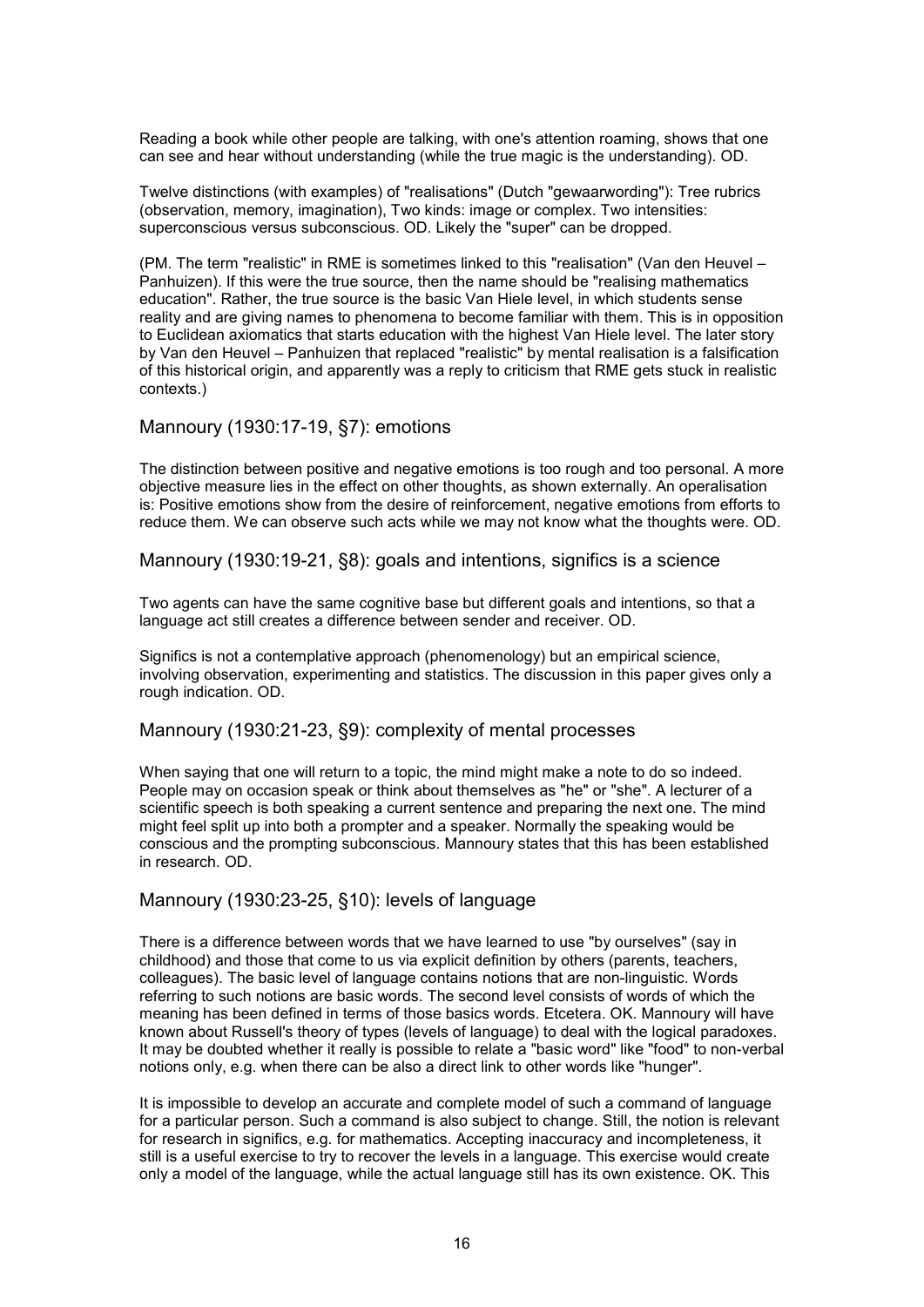apparently is done in artificial intelligence and a semantic web. Encyclopedia might still contain loops.

Mathematics uses a high level language. Mathematical thought and communication implicitly activate the lower levels. There remains a distinction between actual mathematical thought and a model of its levels. Thinking will use other processes than going up and down in those levels. OK.

Also the most elegant mathematical reasoning has been born from guessing and trial and error, and it is often more luck than wisdom when this later turns out not to be an error. The true study of mathematics is not an exercise in memory but in self-discipline. How to discipline oneself is the objective of the following. OK. Mathematicians know this but somehow teachers and students may still see only the rational reconstruction. (p28: Being born is not the same as having grown up.) Education of mathematics is served by a history of mathematics.

Mannoury (1930:25-28, §11): geometry and synthetic thought

Some have said that mathematicians might be divided in visual and auditive kinds (geometry versus algebra). Whatever how this is, the distinctions matter, and it often is important to be able to manage both simultaneously. OD.

Example of a mathematical question, that poses a problem for a student, since he has been trained on cases that are too specific and that distract from the new question. The students seems incompetent but it was the teacher who trained him wrong. When the teacher studies the working papers, he can identify both the quality of the student (who uses both drawings and algebraic reasoning) and the didactic error. OK.

Mannoury (1930:28-31, §12): what is mathematical thought ?

A distinction between a novice and an accomplished mathematician may be principally that the latter has more misgivings about his own ideas. "Second thoughts are best" should be the slogan of any mathematician. OK. Mathematicians remain human. They might still jump to conclusions they have been trained in, even when they say to have checked again.

Mathematicians are aware that results must satisfy some conditions before they might be accepted by colleagues. Those conditions are not fully written down, even for axiomatics. It remains a human enterprise. OK.

Research in mathematics comes with positive and negative emotions. There are even more angles of considerations with emotional charge than in other ways of thinking. A key component of mathematical talent is to manage this multiplicity of angles. OK.

What is mathematical thought ? What scheme resides in the mind of a researcher in mathematics ? We may presume logic, also as trained in daily life, but this is not sufficient. It is a long road from children's play to the Pythagorean Theorem. (Mannoury gives an example how a play for children contains a training in logic.) OK. Logicists like Frege suggested that mathematics could be reduced to logic. Brouwer saw mathematics as more fundamental. Mannoury seems to side with Brouwer.

Mannoury (1930:31-33, §13): school language, bodily understanding

Language at school differs from language in daily life. School abstracts from non-school. An element is motivation, e.g. a shop owner looking after his cash differs from the student who wants to give a good answer or at least avoid an error. For significs, the use of language and the motivation are linked. OD.

We know that seven and three is ten. We know that it cannot be different. The tables of multiplication might be the first mantra used by all pupils. OK. Above we saw that Dutch has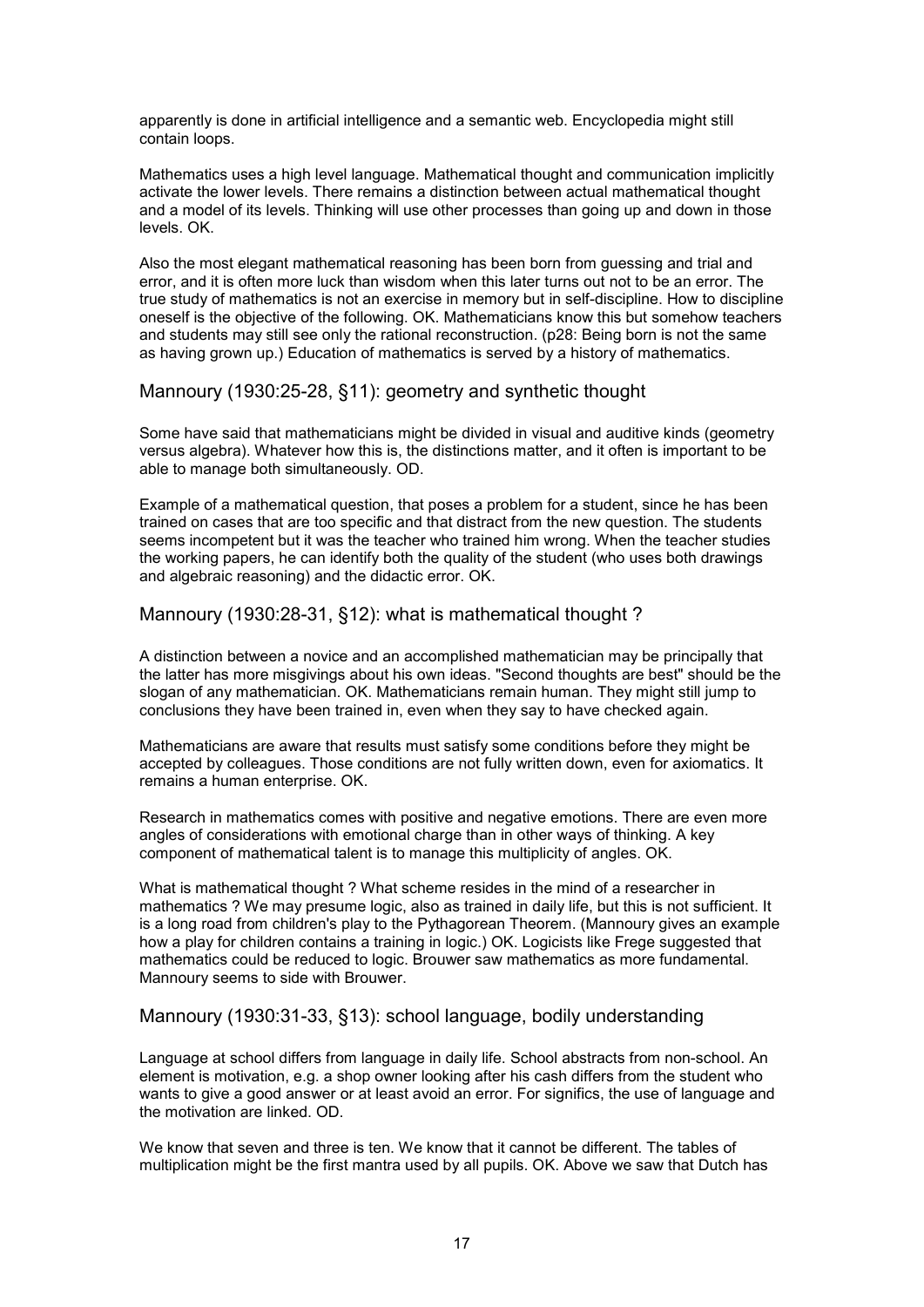the new option of "tig" for "tien". For English there is the option of twenty-one versus two-tenone. Ten-one o'clock plus two hours is one o'clock.

Do we have something comparable in geometry ? This question is moved to section 15. OK.

Mannoury now mentions motion as different from a language act. Human experience of natural phenomena comes with a (bodily) understanding, that would differ from language. When a ball approaches you too fast then you duck. Grasping events in nature means checking this on one's experience with nature. Grasping a deduction means checking this with our logical faculties. Understanding geometry relies on these two kinds of understanding. OK. As I understand Van Hiele, the bodily understanding of nature still belongs to the basic Van Hiele level. It is a good question whether body-sense (touch, motion) needs such a special place along language, and separate from the other senses. One would assume not, and see where this becomes problematic.

Mannoury (1930:33-36, §14): experience of photos or films

We can imagine a picture without motion. We cannot imagine a film without the option to stop it at any frame. OD.

A thought about a film of a dog differs from a thought about a dog. The physiology and psychology of seeing is amazingly complex. OD.

Mannoury (1930:36-38, §15): attention and talent

Attention (and its direction) is required to solve problems. How does this relate to the mental state, with its linguistic and bodily and other aspects ? The mental eye (supported by real eyes and drawings) is influenced by a linguistic question. There are emotions and reasonings. Arriving at a solution isn't mere coincidence. There is a selection of solution strategies, e.g. based upon emphasis on elements in the linguistic question. There is this "mathematical talent" (empirically observed). OD.

Mathematical talent shows itself in geometry predominantly by the ease of managing the attention for different aspects. Most people switch between spatial views and logical reasoning, must try to get them parallel, and do not experience those simultaneously. Each switch requires the repetition and reconstruction of the partial path on that aspect. Virtuosity shown by Apollonius, Pascal, Jacob Steiner lies in the perhaps even simultaneous mastering of these aspects. OK.

The untalented can achieve much with exercise and diligence, which fickle talents do not. A condition is that one is aware of one limitations. OD. Students who get a C would get the message. It is more complex to generate motivation and awareness how this might become a B. With the advent of ICT in all realms of society, it is amazing how education of mathematics has been hesitant to adopt computer algebra and adaptive testing.

Mannoury (1930:38-40, §16): Thought, symbol, interpretation (model)

Thought itself (or the proces of thinking) differs from the manipulation of words and symbols. The first causes the latter, or, the latter accompanies it. OD. This fits Brouwer.

Calculators and computers can reproduce mathematical results, but are mechanical and not the same as thinking and knowing, with command of meaning. OD.

Mathematical thought has a purpose that is wider than most scientific fields: a purpose directed at the interaction of different mental notions. The purpose is thinking itself. Or as Brouwer expresses it: to (mentally) "jump from goal to means" in general. This purpose has a social base, whence mathematics is is related to the humanities and the social nature of man. Mathematics is no, as often thought, a collection of abstract truths independent from human needs. A mathematical formula is not true or false, but only applies or not, depending upon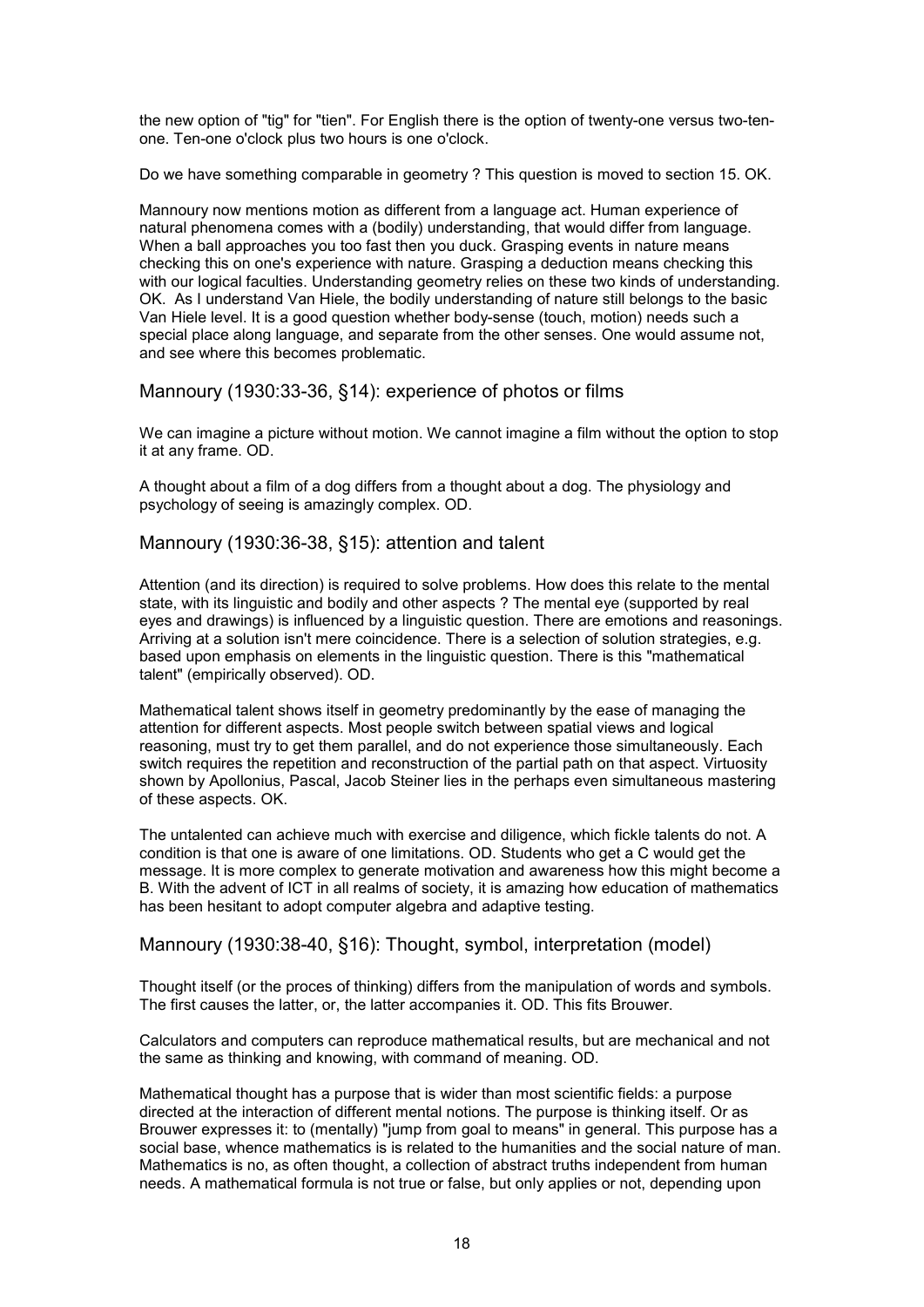the interpretation. OK. Dirk Struik's history of mathematics paints the social background. Lev Vygotsky emphasized the social base of learning. Mannoury's terminology differs from distinguishing truth by definition (tautology) from empirical relevance of such a truth.

""One plus one" is thus and only thus "two", because we (Dutchmen) mean that "two" is practically the same as the word sequence "one plus one". Words that are synonymous will still have different mental associations." OK. This is a problematic quote. "Practically the same" is a qualifier that destroys mathematical identity. Obviously, an expression with "plus" would have more meaning than an expression "two" without it. We can suppose that there would be no disagreement when we distinguish expressions from interpretations, and adopt Peano Arithmetic (for the arithmetic interpretation of "plus").

This is an aspect of the difference of (understanding of) language between the novice and the accomplished mathematician. OD. Van Hiele's innovation is that there are levels of insight with different languages (same words with different meanings). This is more than only the open door that masters understand more than novices (normally).

Mannoury (1930:40-42, §17): introduction to geometry, notion of proof, natural vs mathematical language, limited value of drilling, get students to communicate amongst themselves (LR)

One of the main didactic problems is that the novice in geometry is asked to prove all kinds of things, while it is impossible for him to see that such a proof is required. That two triangles of which the corners overlap, also fully overlap. That all lines in a plane in point A are perpendicular to one particular line. That a circle is divided by a diameter in two equal parts. it is obvious or adacadabra. OK. Mannoury recalls that he himself as a school boy associated the expression "kicking in of open doors" with his class in geometry. (Van Hiele's selection of geometry for his 1957 thesis is not surprising, given the traditional education with Euclid.)

This didactic problem is caused by the different meaning of "proof" in mathematics versus natural language. Proof in natural language means "convince someone". (Use arguments to replace initial resistance by agreement.) Mathematical proof is different, and should rather be called deduction. (Dutch "afleiding" has the confusing second meaning of "distraction".) Show that a property is contained in earlier definitions. (Proof theory itself is still subject to mathematical debate.) A student who understands this conceptual difference will be less distracted by the associations in natural language. OD.

Students (of age 12 ?) who get this, need rely less on insight and can observe that much of the work is of an operational kind, and they can derive a great deal of satisfaction from it (even drawing a tree of the dependences and hanging this up at home). OK

This problem with the word "proof" is only an example.The phenomenon holds in general for mathematical terms that have been borrowed from natural language. Who is not aware of the different contexts and meanings, is at risk of confusion at almost each word, and with the consequence of failure and loss of interest. **LR / OD / VH**.

Much will be won when teachers would see that students develop only slowly in language and thought, before they become familiar with thinking in mathematical manner. This development cannot be forced by endless practice and learning of lessons (drilling). The main factor is communication (by mouth) between teacher and student, and, even more, between students themselves. They can explain issues to each other often better than teachers. **LR / VH**. This fits Van Hiele: development, last stage is mathematics proper (deduction), distrust of drilling, language depending upon level (the teacher's level may be incomprehensible for students, so let them use their own language).

Mathematics is thinking, and thinking involved dealing with language. OD. There is still the difference between thought and language.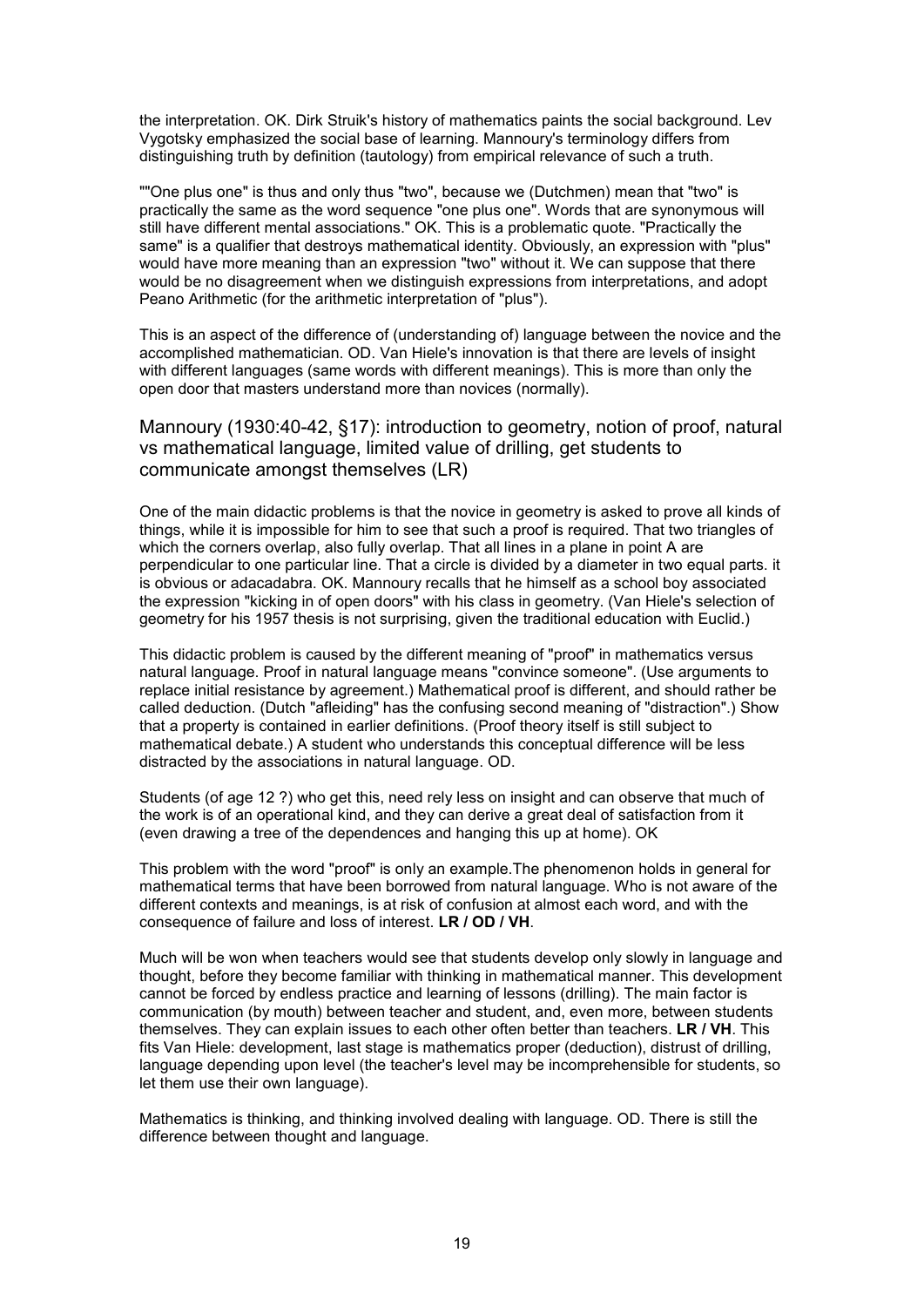It must be feared that teachers will tend to stick to the traditional approach: to instruct students to sit still and not tell others. OD.

Mannoury (1930:42-45, §18): Example: what is a construction ? Guided reinvention (LR)

A construction by means of pen and paper differs from a mathematical construction (in the mind). Students may see that a triangle will not rust and decay, but still be less aware that a drawing is insufficient and must be accompanied by a proof. And be even less aware that this relates to the "definition, theorem, proof" approach. Still, this awareness needs to come about, if we want to get mathematical competence. OD. Known to Thales and Euclid.

This also requires the awareness that every result can be put into a theorem (but not every theorem in the form of a result (?)).

Working with ruler and compass helps to keep the body-sense active when it is at risk of being overwhelmed by (the distractions of) logic. But it has false positives too. Drawing a line between A and B makes students forget that this essentially means only giving a name to the (mathematically already existing) AB. Application of the Euclidean postulate is a mental act. OD.

A definition gives the general situation. A construction is an application and may require a proof that it is so. A construction may also be seen as its definition in terms of the postulates. OD. We can label this an open door, even though Mannoury wonders whether all teachers of geometry are aware of this. Note that the Pythagorean Theorem requires proof in the Euclidean system, while it would also be possible to define it directly as the distance measure (with definition and no need for proof, only need for applicability).

Imagine a student (age 12 ?) with ruler and compass, with his "student language". What must be done or not done, to allow him to arrive at mathematical competence ? Don't spoil the situation by direct instruction. Who would start the Introduction with an exposition about the formal and symbolic meaning of the postulates, would be as foolish as the traditional teacher, who started the Introduction to Geometry for his students of age 11 or 12 with a philosophy on points, curves and planes. The only advantage of such an approach is that the minds of the students are not affected since everything is soon forgotten. **LR / OD / VH.** Via the development of Van Hiele levels of insight we are aware that the formal insight is the last stage. Learning is from concrete to abstract. Learning is from vague to specific. Do not confuse vagueness with generality (abstraction), see Colignatus (2015z6).

Do: get students to grow aware / allow them to arrive at the insight about the regularities, that can be observed in their speaking and thinking about physical phenomena in general and their experiments with ruler and compass in particular. How this "get them grow aware" must be done exactly, cannot be specified in general. It does not really matter how. Every method is good, and using only one method is boring. **LR / OD / VH**. Van Hiele helped identify the level transitions, that require special attention.

Do: keep one's eye on the ball. The purpose of the Introduction to Geometry is to lay the foundations using significs, upon which the axiomatic system can be built (much later). **LR / OD / VH**. Mannoury identifies the order. Van Hiele identifies the levels.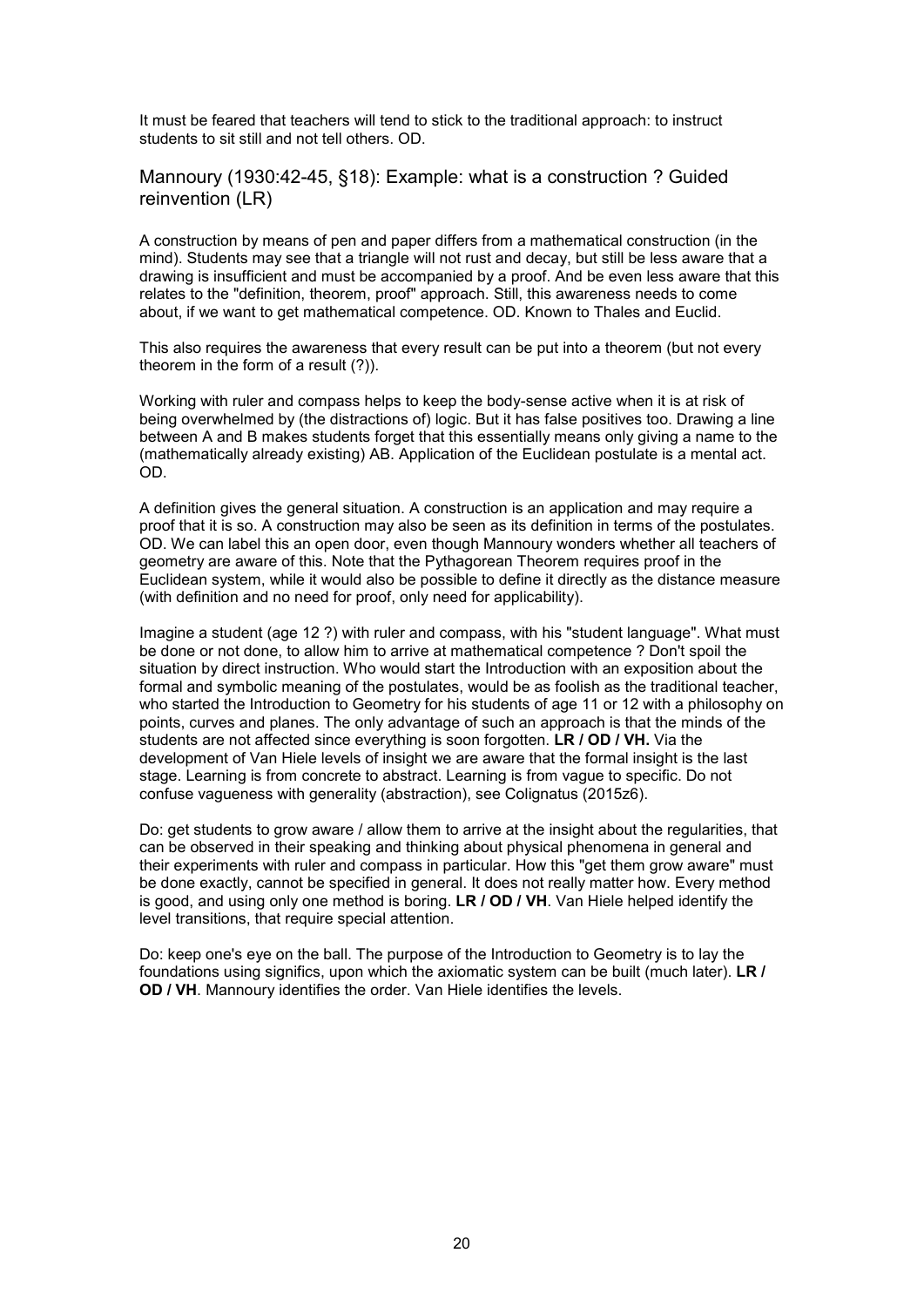Mannoury (1930:, §19):

Mannoury (1930:, §20):

Mannoury (1930:, §21):

Mannoury (1930:, §22):

Mannoury (1930:, §23):

Mannoury (1930:, §24):

Mannoury (1930:, §25):

Mannoury (1930:, §26):

Mannoury (1930:, §27):

(... incomplete yet ...)

## *Appendix B. Webpage of NWO-project by Muller et al. (2012)*

QUOTE February 17 2016

#### *From Criticism to Methodology: Dutch reflections on science and society 1926-1970 Summary*

The methodological and philosophical reflections caused by the dramatic changes in science in the 20th-century have not lost a whiff of their urgency. When today we feel a need for clarity and rationality of language, it is good to be aware of the fountain of concept-critical thinking created over the past century. From the beginning of the 20th-century, concerns about ambiguities in communication in science and in general have inspired a community of intellectuals in The Netherlands to reflect thoroughly on language and understanding.

Parallel communities elsewhere in Europe, notably the Vienna Circle in Austria, and analytic philosophy originating in the Cambridge of G.E. Moore and B.A.W. Russell, developed into a dominant tradition in philosophy of our days. Within the Dutch concept-critical community a major stream of thought was developed by the Signific Circle. From Criticism to Methodology sets out to study the Dutch history of analytic philosophy, in the manner of the history of ideas, and thus to include a discussion of the content of these ideas and show their relevance for present concerns.

In contrast to the continuing interest in the history of analytic philosophy in other countries, notably the Wiener Kreis and British analytic philosophy, the Dutch concept-critical tradition has been understudied.

We want to bridge this gap in the Dutch and European history of ideas, with an emphasis on the period from 1930 till 1970. From Criticism to Methodology will achieve this by studying the works of the leading persons involved: Gerrit Mannoury (Significs, or theory of means of communication, and didactics), David van Dantzig (Significs, foundations of probability theory, methodology, information theory, Unesco), Evert Willem Beth (logic, foundations of the exact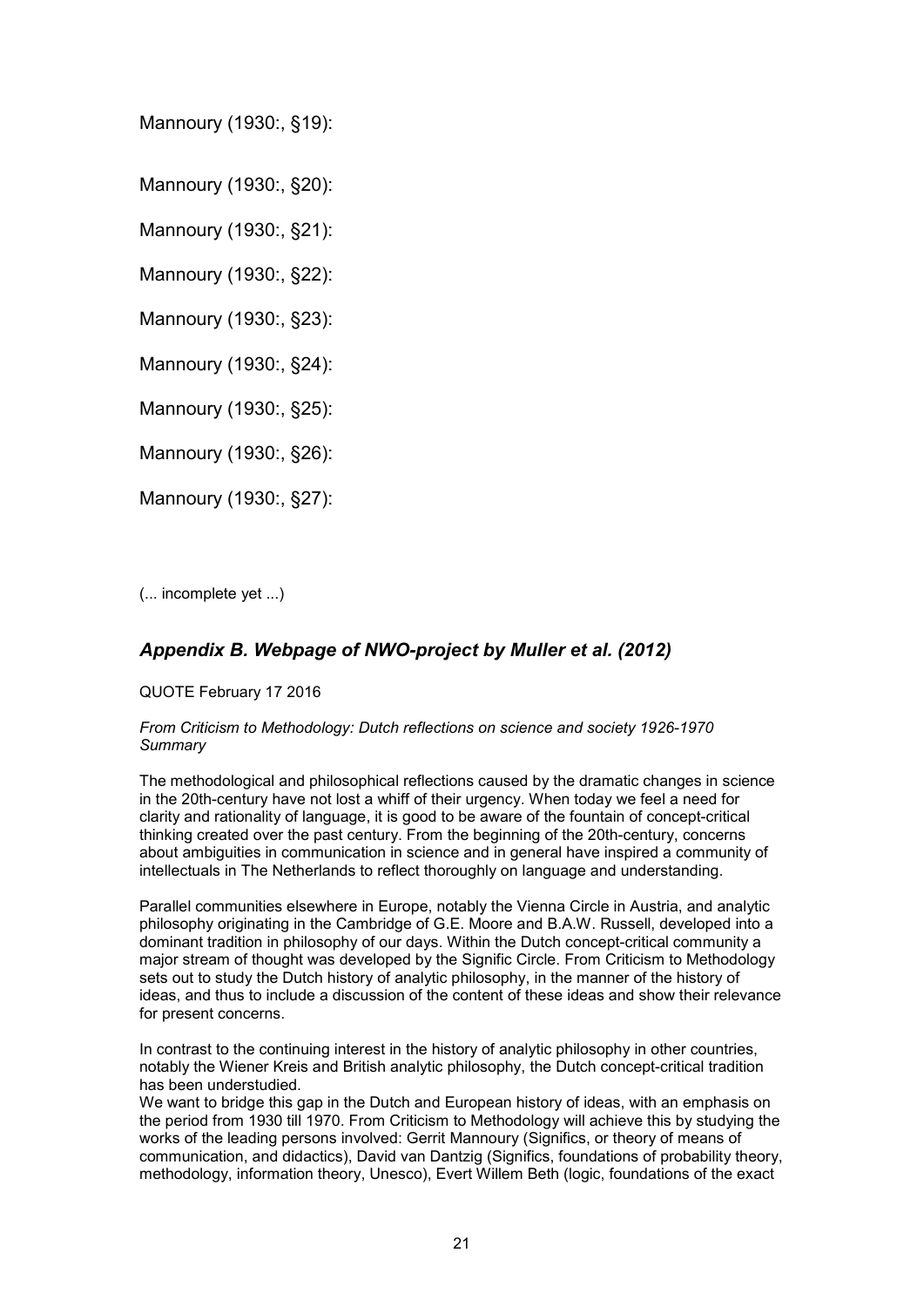sciences, philosophy of science and methodology), and Arend Jan Heyting (intuitionistic mathematics and logic). Beyond the published works, archives in Amsterdam and Haarlem hold a wealth of unpublished manuscripts, typescripts, and letters waiting to be studied and disclosed. The results will offer a long due contribution to the international discourse on the history of analytic philosophy, logic, methodology and philosophy of science, which have been attracting intense and wide attention over the past decades.

#### **Products**

Professional publication

G. Alberts(2013): Dirk Jan Struik (1894-2000) pp. 271 - 275

 G. Alberts(2013): Tussen Tannery en Klein: polariteit in de geschiedschrijving van de wiskunde in Belgie ̈ en Nederland pp. 173 - 186

#### Publical information

M. Kirkels(2013): Gerrit Mannoury?s signific philosophy

P. van Ulsen(2013): Organisaties en genootschappen

P. van Ulsen(2013): Wiskunde-onderwijs

 P. van Ulsen(2013): Introductie van logica en wetenschappelijke wijsbegeerte aan de Nederlandse universiteiten

 G. Alberts(2013): Tussen Tannery en Klein: polariteit in de geschiedschrijving van de wiskunde in Belgie ̈ en Nederland

Details Project number 360-20-300 Main applicant Prof. dr. F.A. Muller Affiliated with Erasmus Universiteit Rotterdam, Faculteit der Wijsbegeerte, Theoretische Filosofie Team members Dr. G. Alberts , Drs. M.P.A. Kirkels , Prof. dr. F.A. Muller , Dr. P. van Ulsen<br>Duration 01/03/2012 to 01/07/2017 01/03/2012 to 01/07/2017

### UNQUOTE

## *Literature*

Colignatus is the science name of Thomas Cool, econometrician (Groningen 1982) and teacher of mathematics (Leiden 2008). References to this work are mostly available as pdf or html and some can be ordered POD.

Alberts, G. (2000), "Twee geesten van de wiskunde. Biografie van David van Dantzig", Stichting Mathematisch Centrum

Beth, E.W. (1956/1958), "On Mannoury's method", Synthese, Vol. 10a, pp. 432-439, http://www.jstor.org/stable/20114257?seq=1#page\_scan\_tab\_contents

Beth. E.W. & J. Piaget (1966), "Mathematical epistemology and psychology", Reidel

Colignatus, Th. (ongepubliceerd 1981, 2007, 2011), "A logic of exceptions", http://thomascool.eu/Papers/ALOE/Index.html

Colignatus, Th. (1992), "Definition and Reality in the General Theory of Political Economy: Background Papers", Magnana Mu Publishing & Research

Colignatus, Th. (1994), "Trias Politica & Centraal Planbureau", http://thomascool.eu/Thomas/Nederlands/TPnCPB/Record/1994/11/30/TPenCPB.html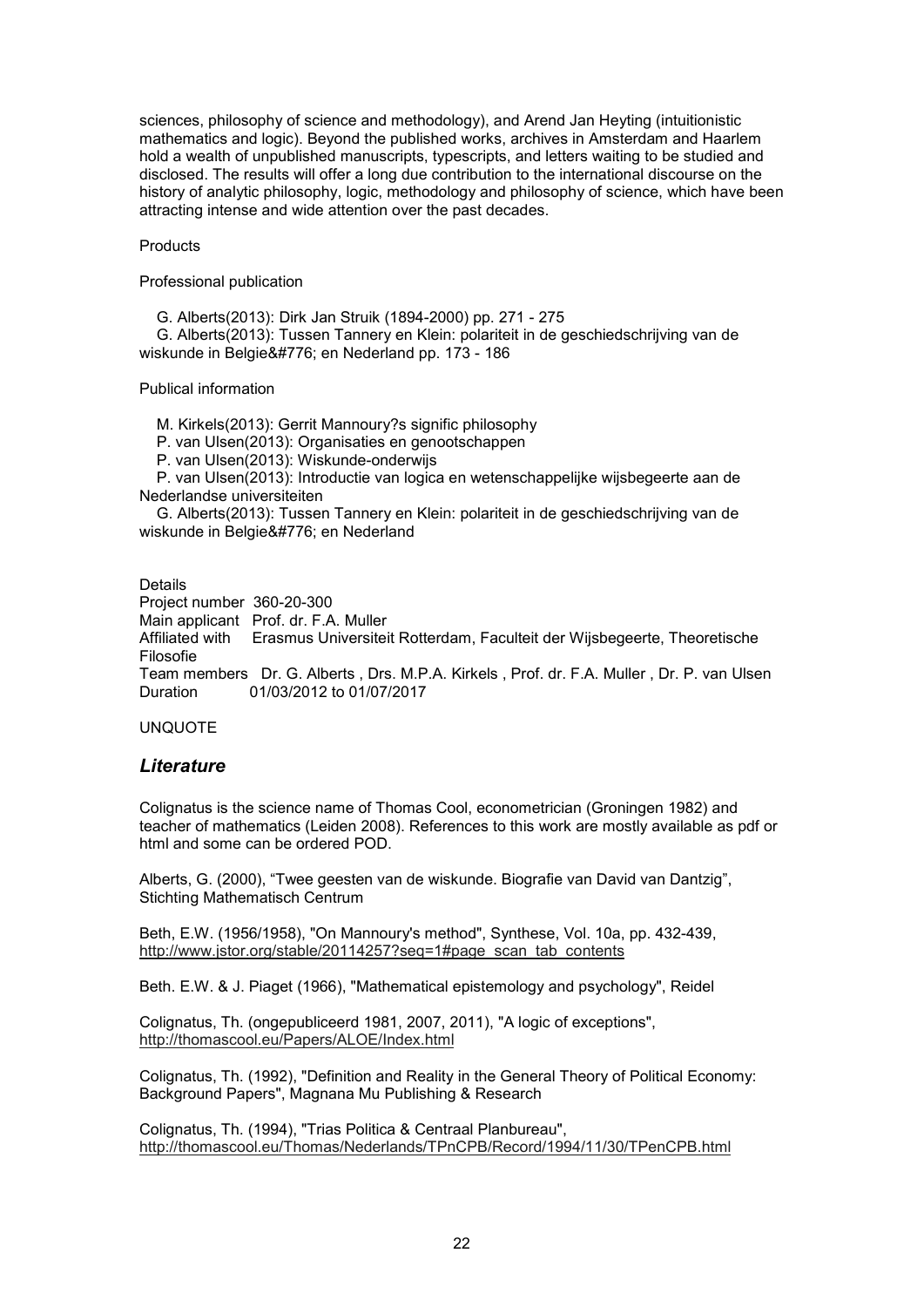Colignatus, Th. (2000, 2005, 2011), "Definition & Reality in the General Theory of Political Economy", http://thomascool.eu/Papers/Drgtpe/Index.html

Colignatus, Th. (2008), "De wenselijkheid van een parlementair onderzoek naar het onderwijs in "wiskunde" en naar wat "wiskunde" heet te zijn", http://thomascool.eu/Thomas/Nederlands/Wetenschap/Artikelen/2008-04-17- WiskundeOnderwijs.pdf

Colignatus, Th. (2009, 2015), "Elegance with substance", http://thomascool.eu/Papers/Math/Index.html

Colignatus, Th. (2012), "The simple mathematics of Jesus", http://thomascool.eu/Papers/SMOJ/Index.html

Colignatus, Th. (2014, 2015), "Pierre van Hiele, David Tall and Hans Freudenthal: Getting the facts right", http://arxiv.org/abs/1408.1930

Colignatus, Th. (2014), "An Economic Supreme Court", Royal Economic Societry Newsletter, October, http://www.res.org.uk/view/art7Oct14Features.html

Colignatus, Th. (2015a), "Pierre van Hiele and Adriaan de Groot", https://boycottholland.wordpress.com/2015/11/06/pierre-van-hiele-and-adriaan-de-groot

Colignatus, Th. (2015b), "Pierre van Hiele and epistemology", https://boycottholland.wordpress.com/2015/09/08/pierre-van-hiele-and-epistemology

Colignatus, Th. (2015c), "A General Theory of Knowledge', https://boycottholland.wordpress.com/2015/11/24/a-general-theory-of-knowledge

Colignatus, Th. (2015d), "Van Hiele 1957 of Freudenthal 1987 ?", http://www.wiskundebrief.nl/718.htm#7

Colignatus, Th. (2015k), "Breach by Jan van de Craats and Ben Wilbrink w.r.t. scientific integrity", http://thomascool.eu/Papers/Math/2015-09-15-Breach-by-Jan-van-de-Craats-and-Ben-Wilbrink-wrt-scientific-integrity.html

Colignatus, Th. (2015z5), "Ter bespreking voor de Vaste commissie voor Onderwijs, Cultuur en Wetenschap: "Het verschil tussen wiskunde en "wiskunde" verklaard. Wat parlement en commissie Onderwijs2032 nog niet inzien"", aanbiedingsbrief aan de Tweede Kamer, http://thomascool.eu/Papers/AardigeGetallen/2015-10-17-Aan-TK-commissie-OCW.html

Colignatus, Th. (2015z6), "Pierre van Hiele and Stellan Ohlsson", https://boycottholland.wordpress.com/2015/09/03/pierre-van-hiele-and-stellan-ohlsson

Colignatus, Th. (2016a), "Meta-opmerkingen over psychologie, wiskunde en onderwijs in wiskunde" opstel 17 januari 2016, http://thomascool.eu/Papers/AardigeGetallen/2016-01-17- Meta-opmerkingen-over-psychologie-en-wiskunde.pdf

Colignatus, Th. (2016b), "Psychometristen studeren onvoldoende op didactiek van wiskunde en maken rekentoetsen die ze niet begrijpen", http://thomascool.eu/Papers/AardigeGetallen/2016-01-31-Enkele-emails-rekentoetspsychometrie.pdf

Colignatus, Th. (2016c), "Het basisprobleem in pedagogie, onderwijs en didactiek van wis- en rekenkunde: het onderscheid tussen de traditionele, "realistische" en (neo-) klassieke benadering", http://thomascool.eu/Papers/AardigeGetallen/2016-02-10-Basisprobleem-inpedagogie-onderwijs-en-didactiek-van-wiskunde.pdf